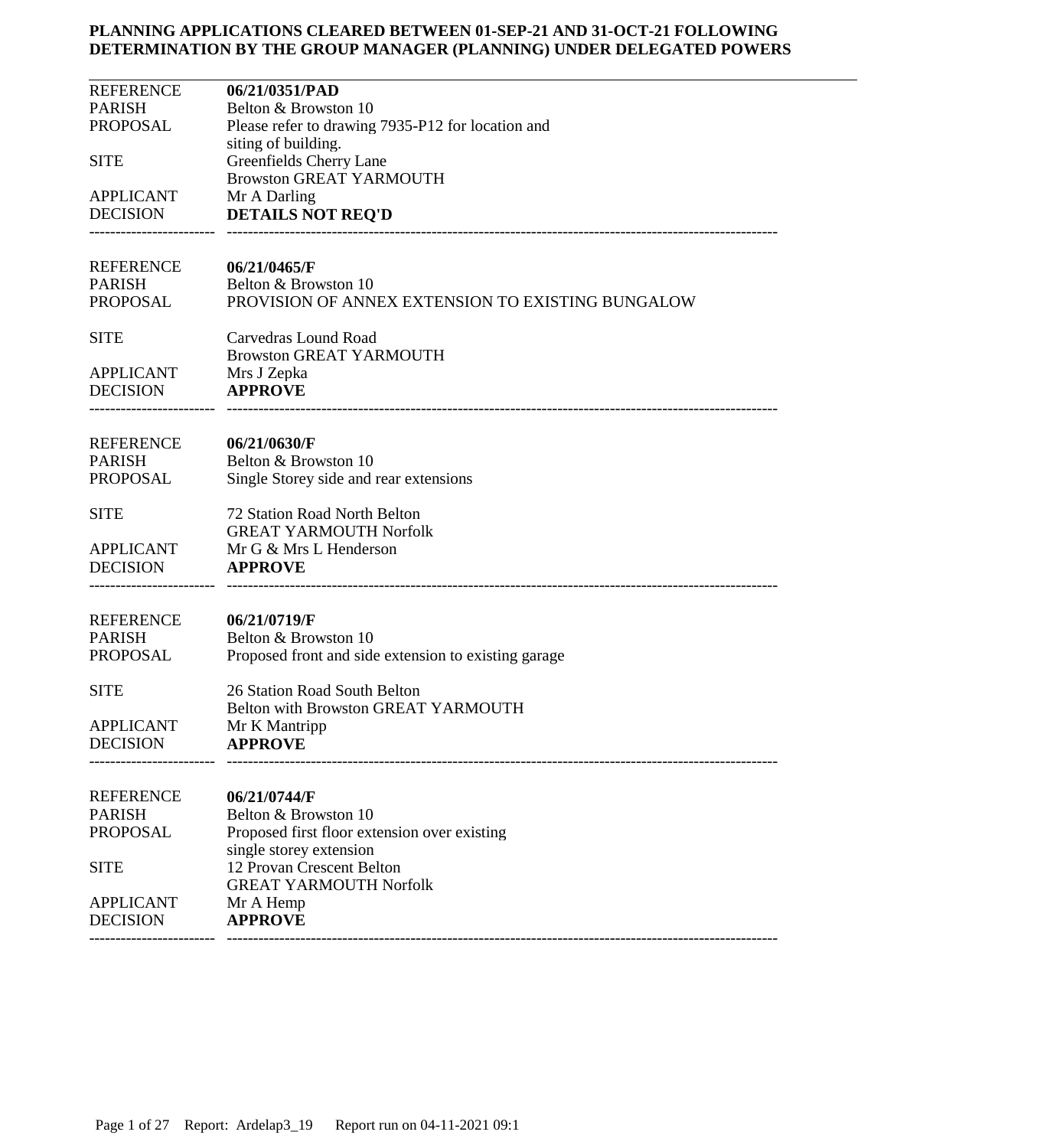| <b>REFERENCE</b>                    | 06/21/0296/F                                                                                    |
|-------------------------------------|-------------------------------------------------------------------------------------------------|
| <b>PARISH</b><br>PROPOSAL           | <b>Bradwell N</b><br>$\mathbf{I}$<br>Proposal to demolish existing single storey rear extension |
|                                     | and replace with a two storey rear extension to provide                                         |
| <b>SITE</b>                         | 17 Cotman Drive Bradwell                                                                        |
| <b>APPLICANT</b>                    | <b>GREAT YARMOUTH Norfolk</b><br>Mr T Wymer                                                     |
| <b>DECISION</b>                     | <b>APPROVE</b>                                                                                  |
|                                     |                                                                                                 |
| <b>REFERENCE</b>                    | 06/21/0337/TRE                                                                                  |
| <b>PARISH</b>                       | Bradwell N 1                                                                                    |
| PROPOSAL                            | Works to Tree                                                                                   |
| <b>SITE</b>                         | 182 Burgh Road Bradwell                                                                         |
|                                     | <b>GREAT YARMOUTH Norfolk</b>                                                                   |
| <b>APPLICANT</b><br><b>DECISION</b> | Mrs Payne<br><b>APPROVE</b>                                                                     |
|                                     |                                                                                                 |
|                                     |                                                                                                 |
| <b>REFERENCE</b><br><b>PARISH</b>   | 06/21/0346/F<br>Bradwell N<br>- 1                                                               |
| PROPOSAL                            | Proposed demolition of existing conservatory to rear                                            |
|                                     | and erection of a new family room extension (in same                                            |
| <b>SITE</b>                         | 109 Blackbird Close Bradwell<br><b>GREAT YARMOUTH Norfolk</b>                                   |
| <b>APPLICANT</b>                    | Mr D Cooper                                                                                     |
| <b>DECISION</b>                     | <b>APPROVE</b>                                                                                  |
|                                     |                                                                                                 |
| <b>REFERENCE</b>                    | 06/21/0491/F                                                                                    |
| <b>PARISH</b>                       | Bradwell N 1                                                                                    |
| PROPOSAL                            | Proposed single storey front extension and alterations to<br>rear doors and windows             |
| <b>SITE</b>                         | 51 Laurel Drive Bradwell                                                                        |
|                                     | <b>GREAT YARMOUTH Norfolk</b>                                                                   |
| <b>APPLICANT</b><br><b>DECISION</b> | J Brown<br><b>APPROVE</b>                                                                       |
|                                     |                                                                                                 |
| <b>REFERENCE</b>                    | 06/21/0559/F                                                                                    |
| <b>PARISH</b>                       | Bradwell N<br>- 1                                                                               |
| <b>PROPOSAL</b>                     | Proposal to replace flat garage roof with hipped roof                                           |
| <b>SITE</b>                         | Longacre 37 Mill Lane                                                                           |
|                                     | <b>Bradwell GREAT YARMOUTH</b>                                                                  |
| <b>APPLICANT</b>                    | Mr J Bensley                                                                                    |
| <b>DECISION</b>                     | <b>APPROVE</b>                                                                                  |
|                                     |                                                                                                 |
| <b>REFERENCE</b>                    | 06/21/0568/F                                                                                    |
| <b>PARISH</b><br><b>PROPOSAL</b>    | Bradwell N<br>- 1<br>Proposed new pitched roof over bungalow (part) and roof                    |
|                                     | conversion to include dormers                                                                   |
| <b>SITE</b>                         | 1 Maple Gardens Bradwell                                                                        |
| <b>APPLICANT</b>                    | <b>GREAT YARMOUTH Norfolk</b><br>Mr I Taylor                                                    |
| <b>DECISION</b>                     | <b>APPROVE</b>                                                                                  |
|                                     |                                                                                                 |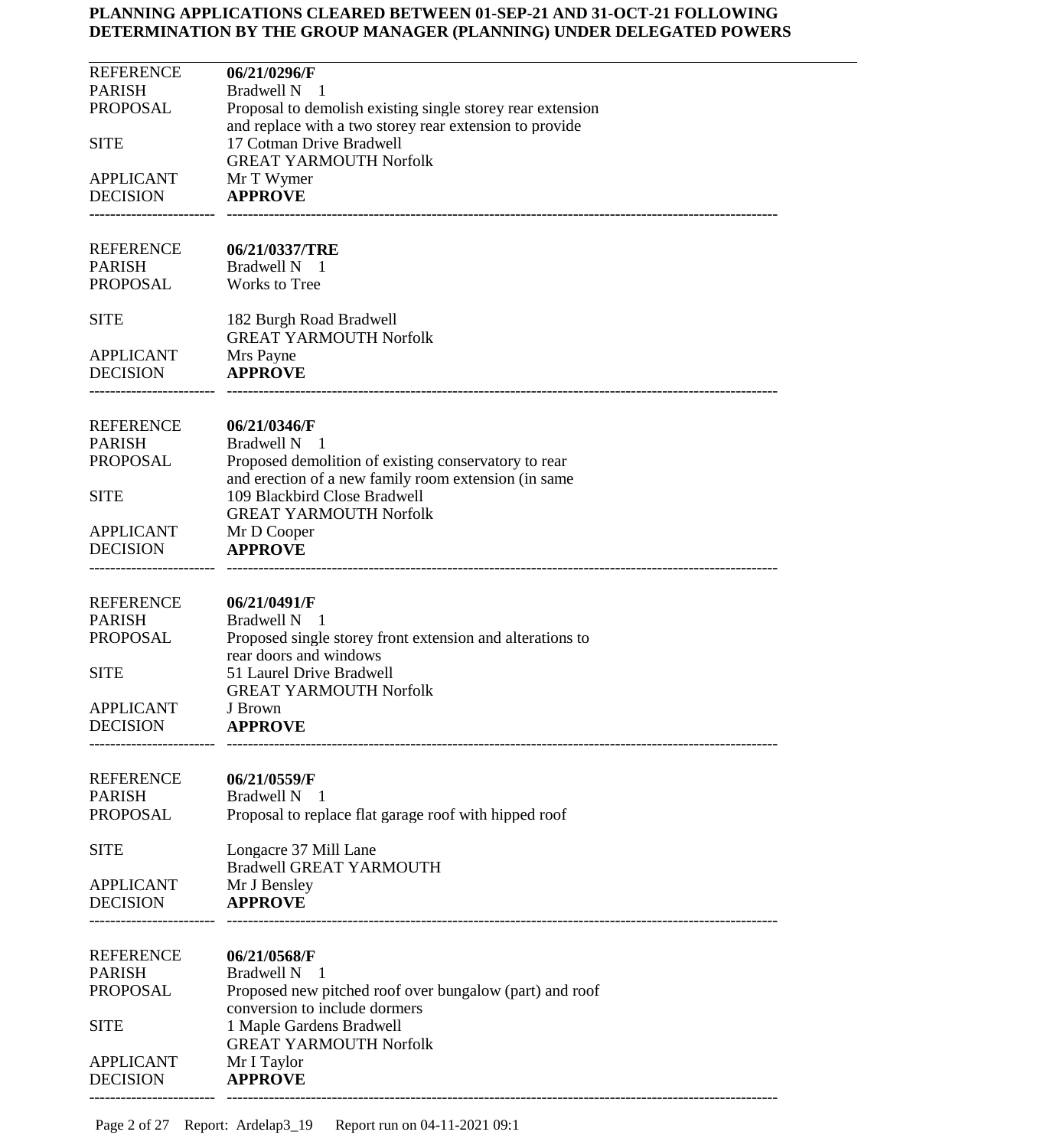| <b>REFERENCE</b> | 06/21/0581/F                                            |
|------------------|---------------------------------------------------------|
| <b>PARISH</b>    | <b>Bradwell N</b><br>- 1                                |
| <b>PROPOSAL</b>  | Insertion of 12 high-level vents on the north, west and |
|                  | south elevations of existing Unit 2, provision of two   |
|                  |                                                         |
| <b>SITE</b>      | Unit 2 Edison Way                                       |
|                  | <b>Bradwell GREAT YARMOUTH</b>                          |
| <b>APPLICANT</b> | City Fibre Holdings Ltd                                 |
| <b>DECISION</b>  | <b>APPROVE</b>                                          |
|                  |                                                         |
|                  |                                                         |
| <b>REFERENCE</b> | 06/21/0602/TRE                                          |
| <b>PARISH</b>    | Bradwell N<br>$\overline{\phantom{0}}$                  |
| <b>PROPOSAL</b>  |                                                         |
|                  | T1 & T2 - Sycamore - 1.5 reduction in height; 1m        |
|                  | reduction of the lower lateral branches                 |
| <b>SITE</b>      | 11 Turner Close Bradwell                                |
|                  | <b>GREAT YARMOUTH Norfolk</b>                           |
| <b>APPLICANT</b> | $C/O$ Agent                                             |
| <b>DECISION</b>  | <b>APPROVE</b>                                          |
|                  |                                                         |
|                  |                                                         |
| <b>REFERENCE</b> | 06/21/0614/F                                            |
| <b>PARISH</b>    | Bradwell N 1                                            |
|                  |                                                         |
| <b>PROPOSAL</b>  | Erection of a two-storey side extension                 |
| <b>SITE</b>      | Fiesta 13 Raven Close                                   |
|                  |                                                         |
|                  | <b>Bradwell GREAT YARMOUTH</b>                          |
| <b>APPLICANT</b> | Mr T Hollis                                             |
| <b>DECISION</b>  | <b>APPROVE</b>                                          |
|                  |                                                         |
|                  |                                                         |
| <b>REFERENCE</b> | 06/21/0679/TRE                                          |
| <b>PARISH</b>    | <b>Bradwell N</b><br>-1                                 |
| <b>PROPOSAL</b>  | T1 - Seek permission to remove completely               |
|                  | Seek permission to reduce length of branches            |
|                  |                                                         |
| <b>SITE</b>      | 192 Beccles Road Bradwell                               |
|                  | <b>GREAT YARMOUTH Norfolk</b>                           |
| <b>APPLICANT</b> | Mr M Sturman                                            |
| <b>DECISION</b>  | <b>REFUSED</b>                                          |
|                  |                                                         |
|                  |                                                         |
| <b>REFERENCE</b> | 06/21/0690/F                                            |
| <b>PARISH</b>    | <b>Bradwell N</b><br>- 1                                |
| <b>PROPOSAL</b>  |                                                         |
|                  | Proposed single storey rear and side extension forming  |
|                  | additional living space and garage                      |
| <b>SITE</b>      | 10 Fulmar Close Bradwell                                |
|                  | <b>GREAT YARMOUTH Norfolk</b>                           |
| <b>APPLICANT</b> | Mrs L Wilson                                            |
| <b>DECISION</b>  | <b>APPROVE</b>                                          |
|                  |                                                         |
|                  |                                                         |
| <b>REFERENCE</b> |                                                         |
|                  | 06/21/0750/CD                                           |
| <b>PARISH</b>    | <b>Bradwell N</b><br>-1                                 |
| <b>PROPOSAL</b>  | Proposed erection of a warehouse with ancillary         |
|                  | office space, with associated hard standing vehicular   |
| <b>SITE</b>      | Brooklyn House Gapton Hall Road                         |
|                  | <b>GREAT YARMOUTH Norfolk</b>                           |
|                  |                                                         |
| <b>APPLICANT</b> | Brooklyn2 Ltd                                           |
| <b>DECISION</b>  | <b>APPROVE (CONDITIONS)</b>                             |
|                  |                                                         |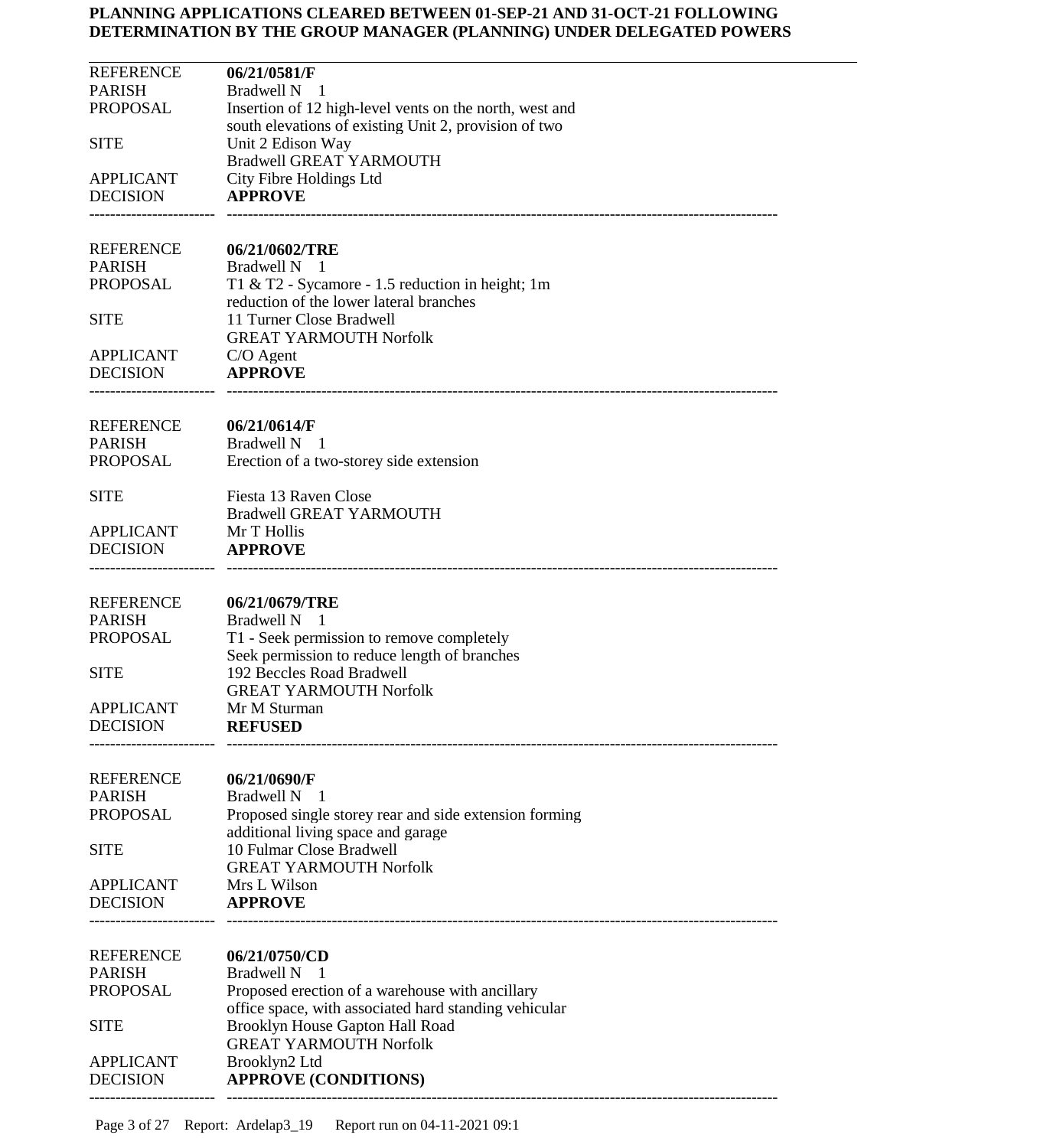| <b>REFERENCE</b><br><b>PARISH</b><br><b>PROPOSAL</b><br><b>SITE</b><br><b>APPLICANT</b><br><b>DECISION</b> | 06/21/0798/F<br><b>Bradwell N</b><br>- 1<br>Change of use from disused car park to<br>storage/distribution, and erection of storage shed<br>Matthews Transport Le Fevre Way<br>Gapton Hall Industrial Estate GREAT YARMOUTH<br>Matthews Transport Ltd<br><b>APPROVE</b> |
|------------------------------------------------------------------------------------------------------------|-------------------------------------------------------------------------------------------------------------------------------------------------------------------------------------------------------------------------------------------------------------------------|
| <b>REFERENCE</b><br><b>PARISH</b><br><b>PROPOSAL</b>                                                       | 06/21/0549/F<br><b>Bradwell S</b><br>2<br>Construction of garages in support of the residential                                                                                                                                                                         |
| <b>SITE</b>                                                                                                | dwellings<br>21 Crab Lane Bradwell<br><b>GREAT YARMOUTH Norfolk</b>                                                                                                                                                                                                     |
| <b>APPLICANT</b><br><b>DECISION</b>                                                                        | Mr A Stubbs<br><b>APPROVE</b>                                                                                                                                                                                                                                           |
| <b>REFERENCE</b><br><b>PARISH</b><br><b>PROPOSAL</b>                                                       | 06/21/0561/F<br><b>Bradwell S</b><br>2<br>Proposed first floor extension over existing<br>garage with dormers to front                                                                                                                                                  |
| <b>SITE</b>                                                                                                | 11 Church Walk Bradwell<br><b>GREAT YARMOUTH Norfolk</b>                                                                                                                                                                                                                |
| <b>APPLICANT</b><br><b>DECISION</b>                                                                        | Mr S Duffield<br><b>APPROVE</b>                                                                                                                                                                                                                                         |
| <b>REFERENCE</b><br><b>PARISH</b><br><b>PROPOSAL</b>                                                       | 06/21/0631/F<br><b>Bradwell S</b><br>2<br>Re-submission of pp. 06/15/0379/F (Proposed first                                                                                                                                                                             |
| <b>SITE</b>                                                                                                | floor side extension to the west elevation and<br>11 Church Walk Bradwell<br><b>GREAT YARMOUTH Norfolk</b>                                                                                                                                                              |
| <b>APPLICANT</b><br><b>DECISION</b>                                                                        | Mr S Duffield<br><b>APPROVE</b>                                                                                                                                                                                                                                         |
| <b>REFERENCE</b><br><b>PARISH</b><br><b>PROPOSAL</b>                                                       | 06/21/0653/F<br><b>Bradwell S</b><br>2<br>Proposed erection of 4m x 3m UPVC conservatory to the<br>north elevation                                                                                                                                                      |
| <b>SITE</b>                                                                                                | 32 Caraway Drive Bradwell<br><b>GREAT YARMOUTH Norfolk</b>                                                                                                                                                                                                              |
| <b>APPLICANT</b><br><b>DECISION</b>                                                                        | Mr D Broad<br><b>APPROVE</b>                                                                                                                                                                                                                                            |
| <b>REFERENCE</b><br><b>PARISH</b><br><b>PROPOSAL</b>                                                       | 06/21/0746/F<br><b>Bradwell S</b><br>2<br>Proposed demolition of existing conservatory and                                                                                                                                                                              |
| <b>SITE</b>                                                                                                | erection of new single storey rear extension<br>13 Sun Lane Bradwell<br><b>GREAT YARMOUTH Norfolk</b>                                                                                                                                                                   |
| <b>APPLICANT</b><br><b>DECISION</b>                                                                        | Mr & Mrs M Chilvers<br><b>APPROVE</b>                                                                                                                                                                                                                                   |
|                                                                                                            |                                                                                                                                                                                                                                                                         |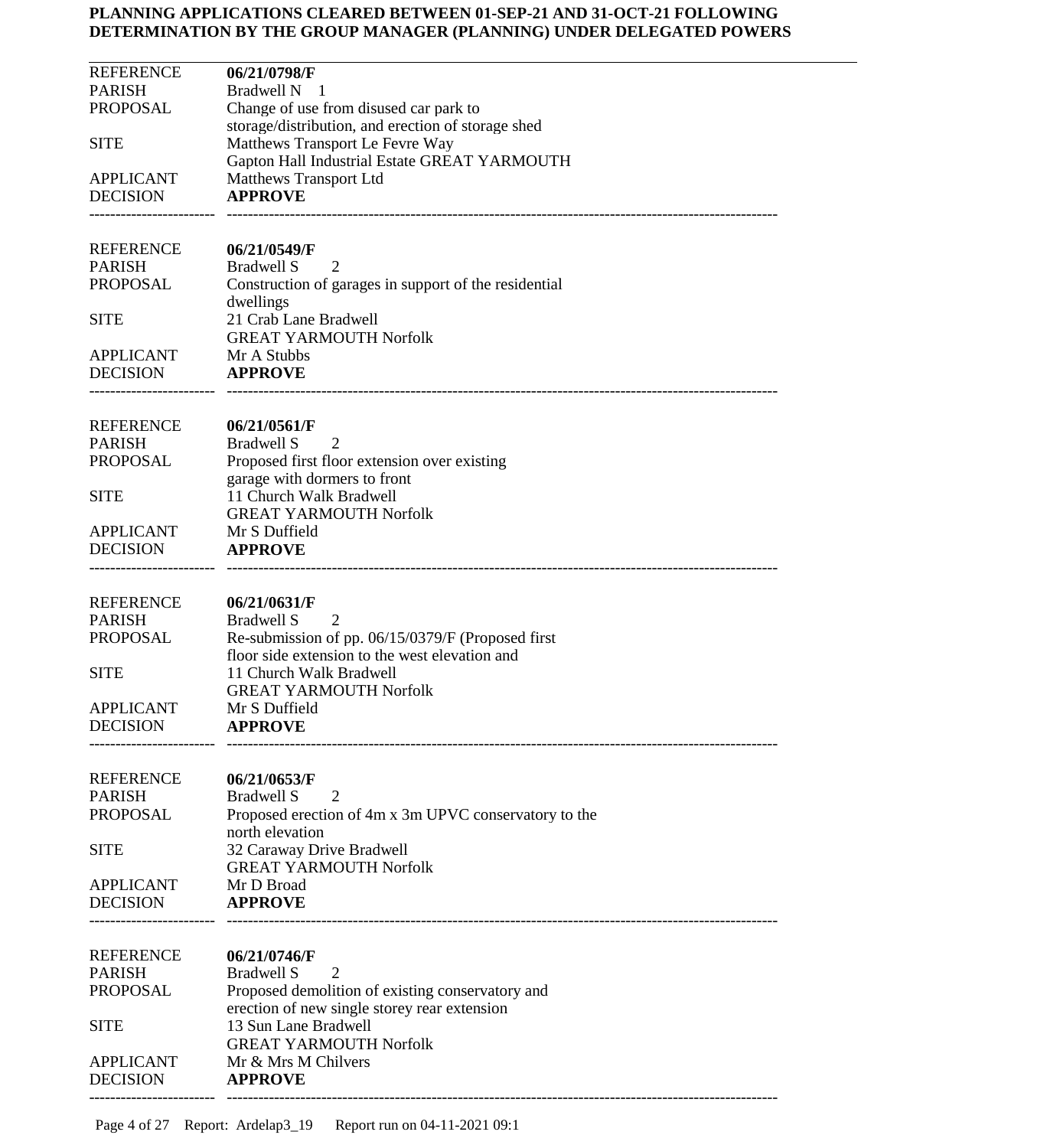| <b>REFERENCE</b><br><b>PARISH</b><br><b>PROPOSAL</b><br><b>SITE</b> | 06/21/0756/F<br>Bradwell S<br>2<br>Proposed side extension (permitted development) and<br>new pitched roof over bedroom in lieu of existing flat roof<br>43 Lords Lane Bradwell<br><b>GREAT YARMOUTH Norfolk</b> |
|---------------------------------------------------------------------|------------------------------------------------------------------------------------------------------------------------------------------------------------------------------------------------------------------|
| <b>APPLICANT</b><br><b>DECISION</b>                                 | Mr C King<br><b>APPROVE</b>                                                                                                                                                                                      |
| <b>REFERENCE</b><br><b>PARISH</b><br><b>PROPOSAL</b>                | 06/21/0777/PDE<br><b>Bradwell S</b><br>2<br>Proposed front entrance porch                                                                                                                                        |
| <b>SITE</b><br>APPLICANT<br><b>DECISION</b>                         | 8 Elm Avenue Bradwell<br><b>GREAT YARMOUTH Norfolk</b><br>Mr H Russell & Ms J Price<br>PERMITTED DEV.                                                                                                            |
| <b>REFERENCE</b><br><b>PARISH</b><br><b>PROPOSAL</b>                | 06/21/0153/F<br>Caister On Sea 3<br>Loft conversion with dormers                                                                                                                                                 |
| <b>SITE</b><br><b>APPLICANT</b><br><b>DECISION</b>                  | 164 Ormesby Road Caister<br><b>GREAT YARMOUTH</b><br>Ms P Bond<br><b>APPROVE</b>                                                                                                                                 |
| <b>REFERENCE</b><br><b>PARISH</b><br><b>PROPOSAL</b>                | 06/21/0295/F<br>Caister On Sea 3<br>Side extension                                                                                                                                                               |
| <b>SITE</b><br><b>APPLICANT</b><br><b>DECISION</b>                  | 5 Byron Way Caister<br><b>GREAT YARMOUTH</b><br>Mr K Bartley<br><b>APPROVE</b>                                                                                                                                   |
| <b>REFERENCE</b><br><b>PARISH</b><br><b>PROPOSAL</b>                | 06/21/0390/F<br>Caister On Sea<br>3<br>Proposed rear extension (incorporating existing<br>conservatory) to form sun lounge                                                                                       |
| <b>SITE</b><br><b>APPLICANT</b><br><b>DECISION</b>                  | 48 Roman Way Caister<br><b>GREAT YARMOUTH</b><br>Mr L Brown<br><b>APPROVE</b>                                                                                                                                    |
| <b>REFERENCE</b><br><b>PARISH</b><br><b>PROPOSAL</b>                | 06/21/0600/F<br>Caister On Sea 3<br>Sub-division and construction of one chalet bungalow                                                                                                                         |
| <b>SITE</b><br><b>APPLICANT</b><br><b>DECISION</b>                  | 17 Greenhill Avenue Caister<br><b>GREAT YARMOUTH</b><br>Mr J Beck<br><b>APPROVE</b>                                                                                                                              |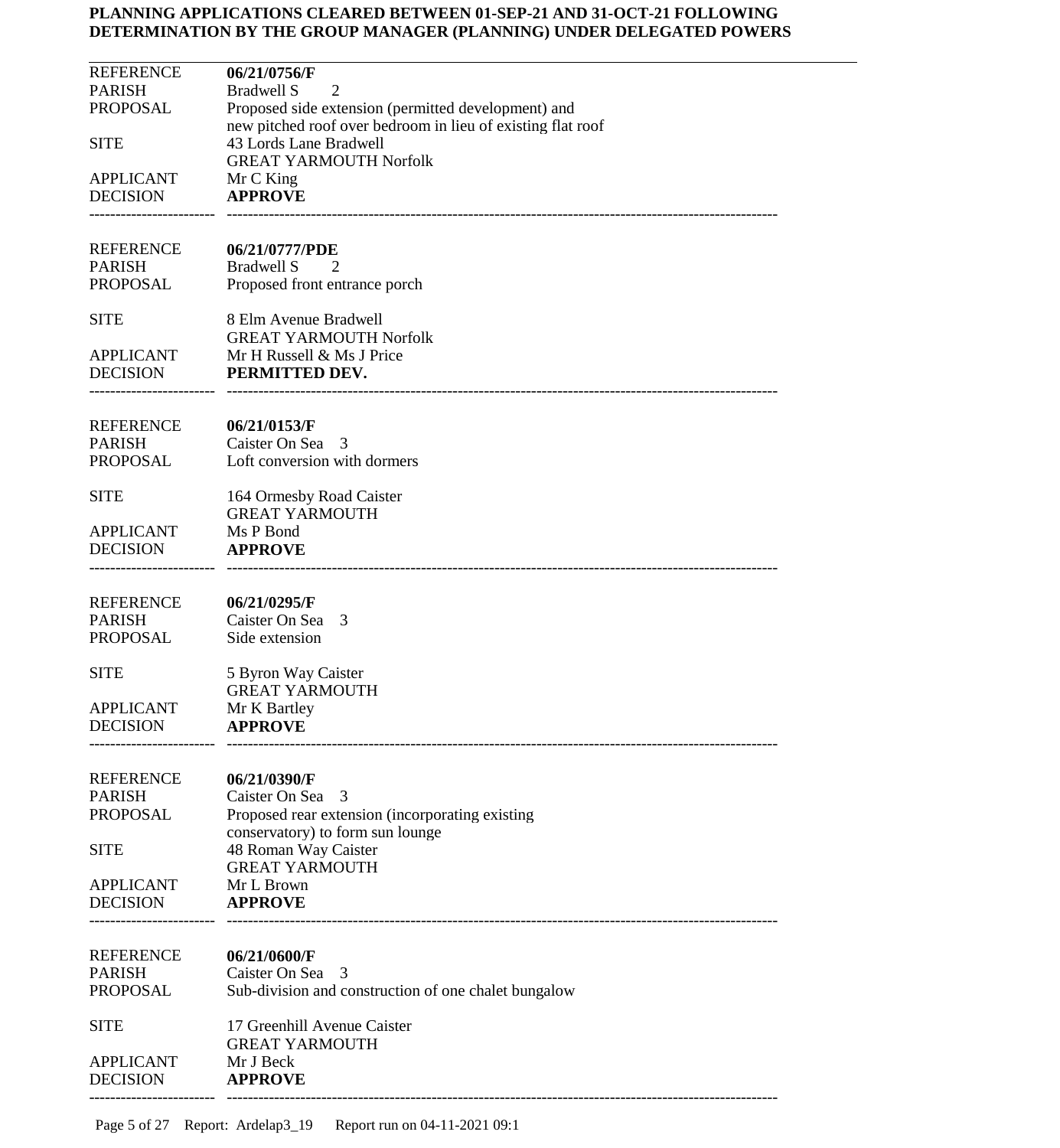| <b>REFERENCE</b>                  | 06/21/0640/F                                             |
|-----------------------------------|----------------------------------------------------------|
| <b>PARISH</b>                     | Caister On Sea<br>-3                                     |
| PROPOSAL                          | Erection of a single storey side extension               |
|                                   |                                                          |
| <b>SITE</b>                       | 8 Miriam Close Caister                                   |
|                                   | <b>GREAT YARMOUTH</b>                                    |
| <b>APPLICANT</b>                  | Mr J Lawrence                                            |
| <b>DECISION</b>                   | <b>APPROVE</b>                                           |
|                                   |                                                          |
|                                   |                                                          |
| REFERENCE                         | 06/21/0211/F                                             |
| <b>PARISH</b>                     | Caister On Sea 4                                         |
| PROPOSAL                          | Two-storey side extension, single and two-storey rear    |
|                                   | extension and detached garage                            |
| <b>SITE</b>                       | 9 Gilbert Road Caister                                   |
|                                   | <b>GREAT YARMOUTH</b>                                    |
| <b>APPLICANT</b>                  | Mr and Mrs Hacon                                         |
| <b>DECISION</b>                   | <b>APPROVE</b>                                           |
|                                   |                                                          |
|                                   |                                                          |
| REFERENCE                         | 06/21/0306/F                                             |
| <b>PARISH</b>                     | Caister On Sea 4                                         |
| PROPOSAL                          | Dropped kerb for vehicular access and new front          |
|                                   | driveway                                                 |
| <b>SITE</b>                       | 110 Yarmouth Road Caister                                |
|                                   | <b>GREAT YARMOUTH</b>                                    |
| <b>APPLICANT</b>                  | Mr C Chadwick                                            |
| <b>DECISION</b>                   | <b>APPROVE</b>                                           |
|                                   |                                                          |
|                                   |                                                          |
| REFERENCE                         | 06/21/0468/F                                             |
| <b>PARISH</b>                     | Caister On Sea 4                                         |
| PROPOSAL                          | New front entrance porch with WC; cladding and render to |
|                                   | exterior of existing dwelling                            |
| <b>SITE</b>                       | 4 Edinburgh Close Caister-on-Sea                         |
|                                   | <b>GREAT YARMOUTH Norfolk</b>                            |
| <b>APPLICANT</b>                  | Mr R Hobson                                              |
| <b>DECISION</b>                   | <b>APPROVE</b>                                           |
|                                   |                                                          |
|                                   |                                                          |
| <b>REFERENCE</b><br><b>PARISH</b> | 06/21/0519/F<br>Caister On Sea 4                         |
| <b>PROPOSAL</b>                   |                                                          |
|                                   | Single storey rear extension                             |
| <b>SITE</b>                       | 38 Lacon Road Caister                                    |
|                                   | <b>GREAT YARMOUTH</b>                                    |
| <b>APPLICANT</b>                  | Mr and Mrs C and D Alexander                             |
| <b>DECISION</b>                   | <b>APPROVE</b>                                           |
|                                   |                                                          |
|                                   |                                                          |
| <b>REFERENCE</b>                  | 06/21/0567/F                                             |
| <b>PARISH</b>                     | Caister On Sea 4                                         |
| <b>PROPOSAL</b>                   | Single storey rear and side extensions                   |
|                                   |                                                          |
| <b>SITE</b>                       | 23 Saxon Gardens Caister                                 |
|                                   | <b>GREAT YARMOUTH</b>                                    |
| <b>APPLICANT</b>                  | Mr E Ragan                                               |
| <b>DECISION</b>                   | <b>APPROVE</b>                                           |
|                                   |                                                          |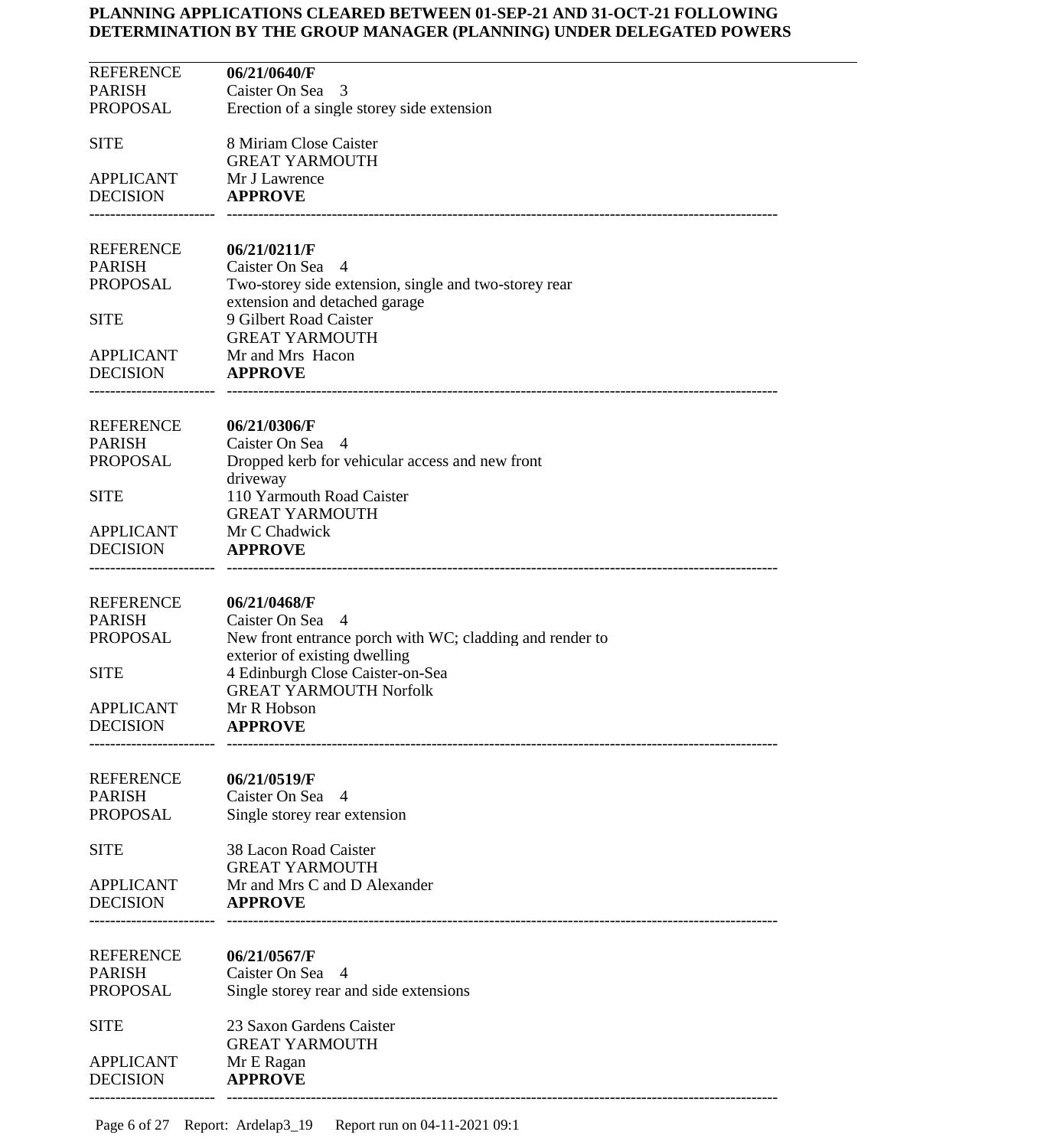| <b>REFERENCE</b>                    | 06/21/0603/F                                                                                                            |
|-------------------------------------|-------------------------------------------------------------------------------------------------------------------------|
| <b>PARISH</b>                       | Caister On Sea 4                                                                                                        |
| <b>PROPOSAL</b>                     | Single storey rear extension to form garden room                                                                        |
|                                     |                                                                                                                         |
| <b>SITE</b>                         | 43 Westerley Way Caister                                                                                                |
|                                     | <b>GREAT YARMOUTH</b>                                                                                                   |
| <b>APPLICANT</b>                    | Mr A Gooda                                                                                                              |
| <b>DECISION</b>                     | <b>APPROVE</b>                                                                                                          |
|                                     |                                                                                                                         |
| <b>REFERENCE</b>                    | 06/21/0629/F                                                                                                            |
| <b>PARISH</b>                       | Caister On Sea 4                                                                                                        |
| PROPOSAL                            | Single storey rear extension and associated alterations                                                                 |
|                                     |                                                                                                                         |
| <b>SITE</b>                         | 5 Purslane Drive Caister                                                                                                |
|                                     | <b>GREAT YARMOUTH</b>                                                                                                   |
| <b>APPLICANT</b>                    | Mr and Mrs Lewis                                                                                                        |
| <b>DECISION</b>                     | <b>APPROVE</b>                                                                                                          |
|                                     |                                                                                                                         |
| <b>REFERENCE</b>                    |                                                                                                                         |
| <b>PARISH</b>                       | 06/21/0681/PDE<br>Caister On Sea 4                                                                                      |
| PROPOSAL                            | Notification of larger home extension - single storey rear                                                              |
|                                     | extension to form garden room/conservatory                                                                              |
| <b>SITE</b>                         | 33 Queensway Caister                                                                                                    |
|                                     | <b>GREAT YARMOUTH</b>                                                                                                   |
| <b>APPLICANT</b>                    | Mr and Mrs Morgan Jones                                                                                                 |
| <b>DECISION</b>                     | PERMITTED DEV.                                                                                                          |
|                                     |                                                                                                                         |
|                                     |                                                                                                                         |
| <b>REFERENCE</b>                    | 06/21/0742/F                                                                                                            |
| <b>PARISH</b>                       | Caister On Sea 4                                                                                                        |
| <b>PROPOSAL</b>                     | Proposed two storey extension to south elevation to include<br>shop, office space, stair and lift access to first floor |
| <b>SITE</b>                         | <b>Caister Lifeboat Station Skippers Walk</b>                                                                           |
|                                     | Caister-on-sea Norfolk                                                                                                  |
| <b>APPLICANT</b>                    | Mr G Gibson                                                                                                             |
| <b>DECISION</b>                     | APPROVE                                                                                                                 |
|                                     |                                                                                                                         |
|                                     |                                                                                                                         |
| <b>REFERENCE</b>                    | 06/21/0584/F                                                                                                            |
| <b>PARISH</b>                       | Filby<br>6                                                                                                              |
| <b>PROPOSAL</b>                     | Conversion of existing free standing garage.                                                                            |
|                                     | of existing roof.                                                                                                       |
| <b>SITE</b>                         | Wychwood Main Road                                                                                                      |
| <b>APPLICANT</b>                    | Filby GREAT YARMOUTH<br><b>G</b> Barron                                                                                 |
| <b>DECISION</b>                     | <b>APPROVE</b>                                                                                                          |
|                                     |                                                                                                                         |
|                                     |                                                                                                                         |
| <b>REFERENCE</b>                    | 06/21/0429/F                                                                                                            |
| <b>PARISH</b>                       | Fleggburgh<br>6                                                                                                         |
| <b>PROPOSAL</b>                     | Proposed Application for front porch                                                                                    |
|                                     |                                                                                                                         |
| <b>SITE</b>                         | Lilac Cottage Main Road A1064                                                                                           |
|                                     | <b>Billockby Fleggburgh</b>                                                                                             |
| <b>APPLICANT</b><br><b>DECISION</b> | Mrs H Timms<br><b>APPROVE</b>                                                                                           |
|                                     |                                                                                                                         |
|                                     |                                                                                                                         |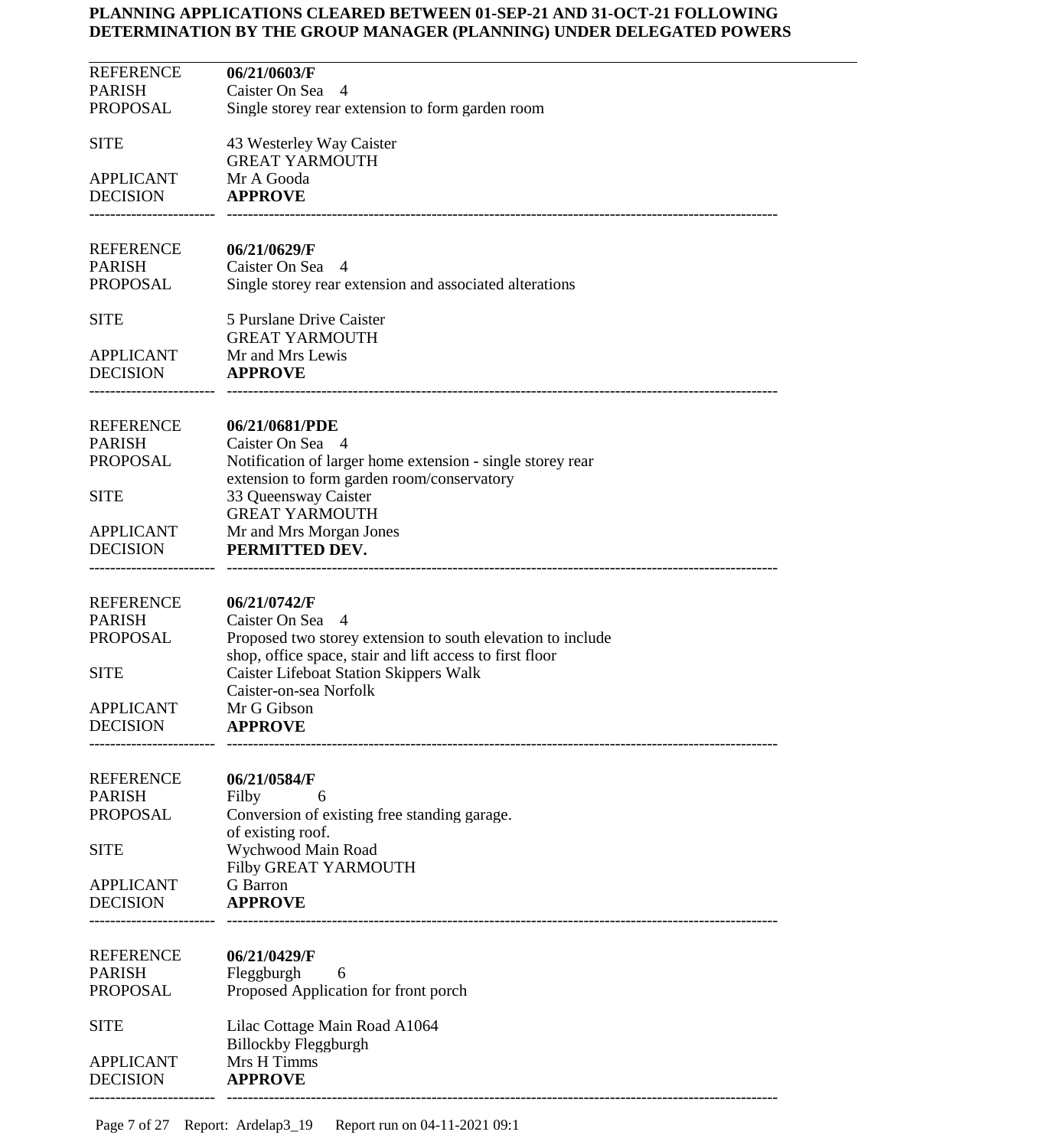| <b>REFERENCE</b>                  | 06/21/0470/F                                                                     |
|-----------------------------------|----------------------------------------------------------------------------------|
| <b>PARISH</b>                     | Fleggburgh<br>6                                                                  |
| PROPOSAL                          | Conversion of existing outbuildings and a linking                                |
| <b>SITE</b>                       | extension to form one dwelling<br>Dairy Farm Barn Tretts Lane                    |
|                                   | Fleggburgh GREAT YARMOUTH                                                        |
| <b>APPLICANT</b>                  | Mr M Kelly                                                                       |
| <b>DECISION</b>                   | <b>APPROVE</b>                                                                   |
|                                   |                                                                                  |
|                                   |                                                                                  |
| <b>REFERENCE</b><br><b>PARISH</b> | 06/21/0583/F<br>Fleggburgh<br>6                                                  |
| PROPOSAL                          | Proposed single storey rear extension                                            |
|                                   |                                                                                  |
| <b>SITE</b>                       | 12 Orchard Way Fleggburgh                                                        |
|                                   | <b>GREAT YARMOUTH</b>                                                            |
| <b>APPLICANT</b>                  | Mr M Jary                                                                        |
| <b>DECISION</b>                   | <b>APPROVE</b>                                                                   |
|                                   |                                                                                  |
| <b>REFERENCE</b>                  | 06/21/0737/TRE                                                                   |
| <b>PARISH</b>                     | Fleggburgh<br>- 6                                                                |
| <b>PROPOSAL</b>                   | Proposing to prune 8 trees consisting of beech, cherry                           |
|                                   | and silver birch trees                                                           |
| <b>SITE</b>                       | Tao House 5 The Village Main Road A1064                                          |
| APPLICANT                         | Fleggburgh GREAT YARMOUTH<br>Mr N Calver                                         |
| <b>DECISION</b>                   | <b>APPROVE</b>                                                                   |
|                                   |                                                                                  |
|                                   |                                                                                  |
| <b>REFERENCE</b>                  | 06/21/0599/TRE                                                                   |
| <b>PARISH</b>                     | Fritton/St Olaves 10                                                             |
| PROPOSAL                          | T1 AND T2 - Fell to ground level                                                 |
| <b>SITE</b>                       | <b>Glad Wood St Olaves Road</b>                                                  |
|                                   | <b>St Olaves GREAT YARMOUTH</b>                                                  |
| <b>APPLICANT</b>                  | Mr C Parmer                                                                      |
| <b>DECISION</b>                   | <b>APPROVE</b>                                                                   |
|                                   |                                                                                  |
| <b>REFERENCE</b>                  | 06/21/0601/TRE                                                                   |
| <b>PARISH</b>                     | Fritton/St Olaves 10                                                             |
| <b>PROPOSAL</b>                   | T1 - Oak - Dead - leave as a 25ft pole for nature                                |
|                                   |                                                                                  |
| <b>SITE</b>                       | Harnsers Lodge St Olaves Road                                                    |
| <b>APPLICANT</b>                  | <b>St Olaves GREAT YARMOUTH</b><br>Mrs White                                     |
| <b>DECISION</b>                   | <b>APPROVE</b>                                                                   |
|                                   |                                                                                  |
|                                   |                                                                                  |
| <b>REFERENCE</b>                  | 06/21/0619/F                                                                     |
| <b>PARISH</b>                     | Fritton/St Olaves 10                                                             |
| <b>PROPOSAL</b>                   | Proposed Golf Buggy Store and Machinery Store, Removal of                        |
| <b>SITE</b>                       | <b>Existing Machinery Storage Building</b><br><b>Caldecott Hall Beccles Road</b> |
|                                   | Fritton GREAT YARMOUTH                                                           |
| <b>APPLICANT</b>                  | Mr P Spriggins                                                                   |
| <b>DECISION</b>                   | <b>APPROVE</b>                                                                   |
|                                   |                                                                                  |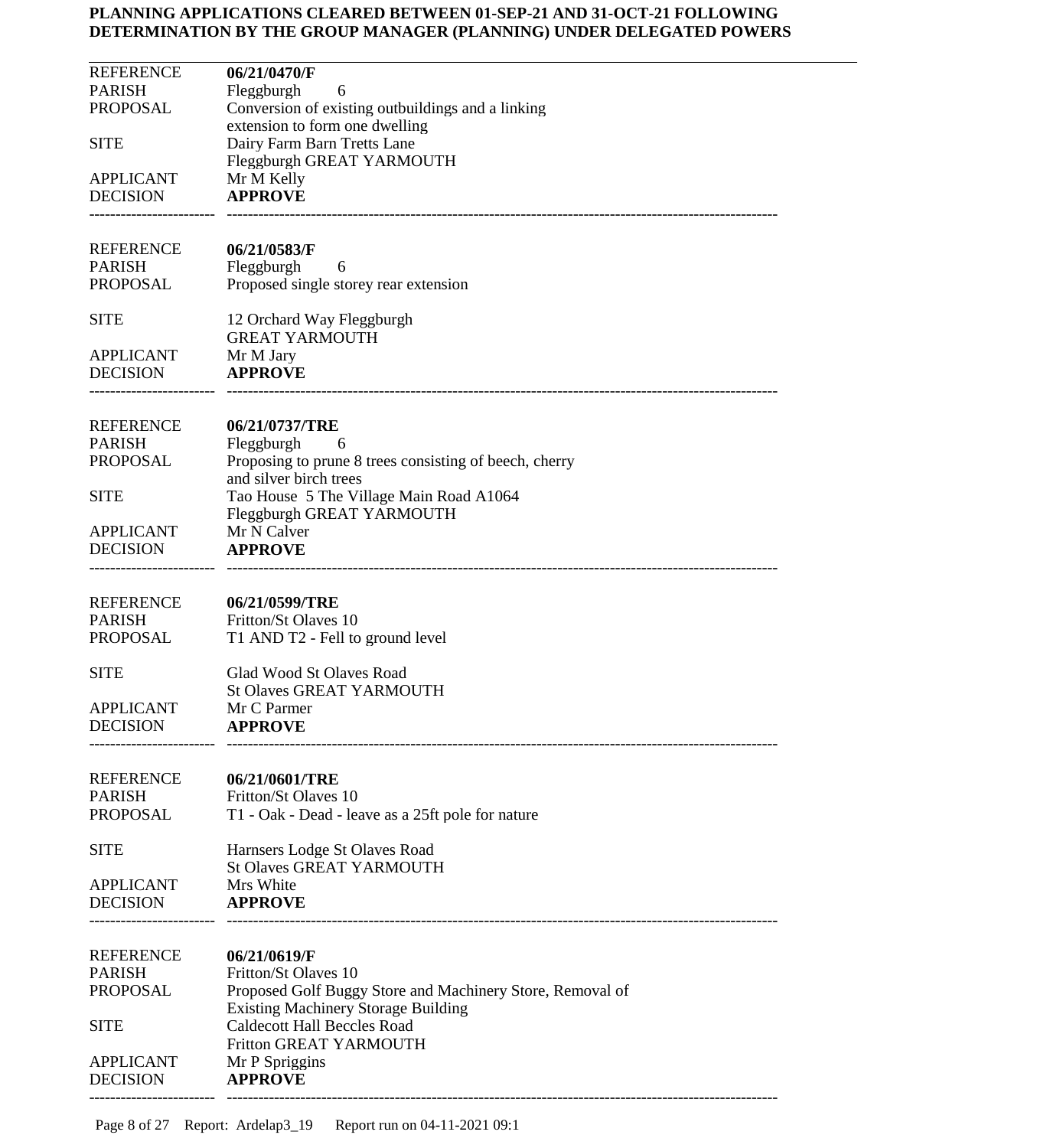| <b>REFERENCE</b>                    | 06/21/0483/F                                                                                   |
|-------------------------------------|------------------------------------------------------------------------------------------------|
| <b>PARISH</b>                       | <b>Great Yarmouth</b><br>5                                                                     |
| <b>PROPOSAL</b>                     | Proposed addition of wooden carport 5m x 3.6m in front of                                      |
|                                     | existing garage to rear                                                                        |
| <b>SITE</b>                         | 60 High Road Gorleston                                                                         |
| <b>APPLICANT</b>                    | <b>GREAT YARMOUTH Norfolk</b><br>Mr & Mrs Ives                                                 |
| <b>DECISION</b>                     | <b>APPROVE</b>                                                                                 |
|                                     |                                                                                                |
|                                     |                                                                                                |
| <b>REFERENCE</b>                    | 06/21/0542/F                                                                                   |
| <b>PARISH</b>                       | <b>Great Yarmouth</b><br>5                                                                     |
| <b>PROPOSAL</b>                     | Proposed front and side single-storey extensions to                                            |
| <b>SITE</b>                         | children's respite centre and internal alterations; A new<br>Shine (East Norfolk) Alpha Centre |
|                                     | Alpha Road Gorleston                                                                           |
| <b>APPLICANT</b>                    | K Leggett                                                                                      |
| <b>DECISION</b>                     | <b>APPROVE</b>                                                                                 |
|                                     |                                                                                                |
|                                     |                                                                                                |
| <b>REFERENCE</b><br><b>PARISH</b>   | 06/21/0760/TRE<br>Great Yarmouth<br>5                                                          |
| <b>PROPOSAL</b>                     | 5 Days Notice of proposed tree works                                                           |
|                                     | Fell                                                                                           |
| <b>SITE</b>                         | <b>Hobland Plantation Hobland</b>                                                              |
|                                     | <b>GREAT YARMOUTH Norfolk</b>                                                                  |
| <b>APPLICANT</b>                    | Mr D Gillett                                                                                   |
| <b>DECISION</b>                     | <b>APPROVE</b>                                                                                 |
|                                     |                                                                                                |
| <b>REFERENCE</b>                    | 06/21/0467/F                                                                                   |
| <b>PARISH</b>                       | <b>Great Yarmouth</b><br>7                                                                     |
| <b>PROPOSAL</b>                     | Proposed 2 storey front extension                                                              |
|                                     |                                                                                                |
| <b>SITE</b>                         | 16 Bately Avenue Gorleston<br><b>GREAT YARMOUTH Norfolk</b>                                    |
| <b>APPLICANT</b>                    | Mr & Mrs Pratt                                                                                 |
| <b>DECISION</b>                     | <b>APPROVE</b>                                                                                 |
|                                     |                                                                                                |
|                                     |                                                                                                |
| <b>REFERENCE</b><br><b>PARISH</b>   | 06/21/0479/F                                                                                   |
| <b>PROPOSAL</b>                     | <b>Great Yarmouth</b><br>7<br>Proposed single storey rear and side infill extension            |
|                                     | with glazed roof                                                                               |
| <b>SITE</b>                         | 42 Clarence Road Gorleston                                                                     |
|                                     | <b>GREAT YARMOUTH Norfolk</b>                                                                  |
| <b>APPLICANT</b>                    | J Battle                                                                                       |
| <b>DECISION</b>                     | <b>APPROVE</b>                                                                                 |
|                                     |                                                                                                |
| <b>REFERENCE</b>                    | 06/21/0555/TCA                                                                                 |
| <b>PARISH</b>                       | <b>Great Yarmouth</b><br>7                                                                     |
| <b>PROPOSAL</b>                     | Holme Oak (T491) - Fell due to extensive dieback in                                            |
|                                     | crown                                                                                          |
| <b>SITE</b>                         | Koolunga House (Land to south of)                                                              |
|                                     | <b>High Street Gorleston</b><br>Mr Paul Carter                                                 |
| <b>APPLICANT</b><br><b>DECISION</b> | <b>APPROVE</b>                                                                                 |
|                                     |                                                                                                |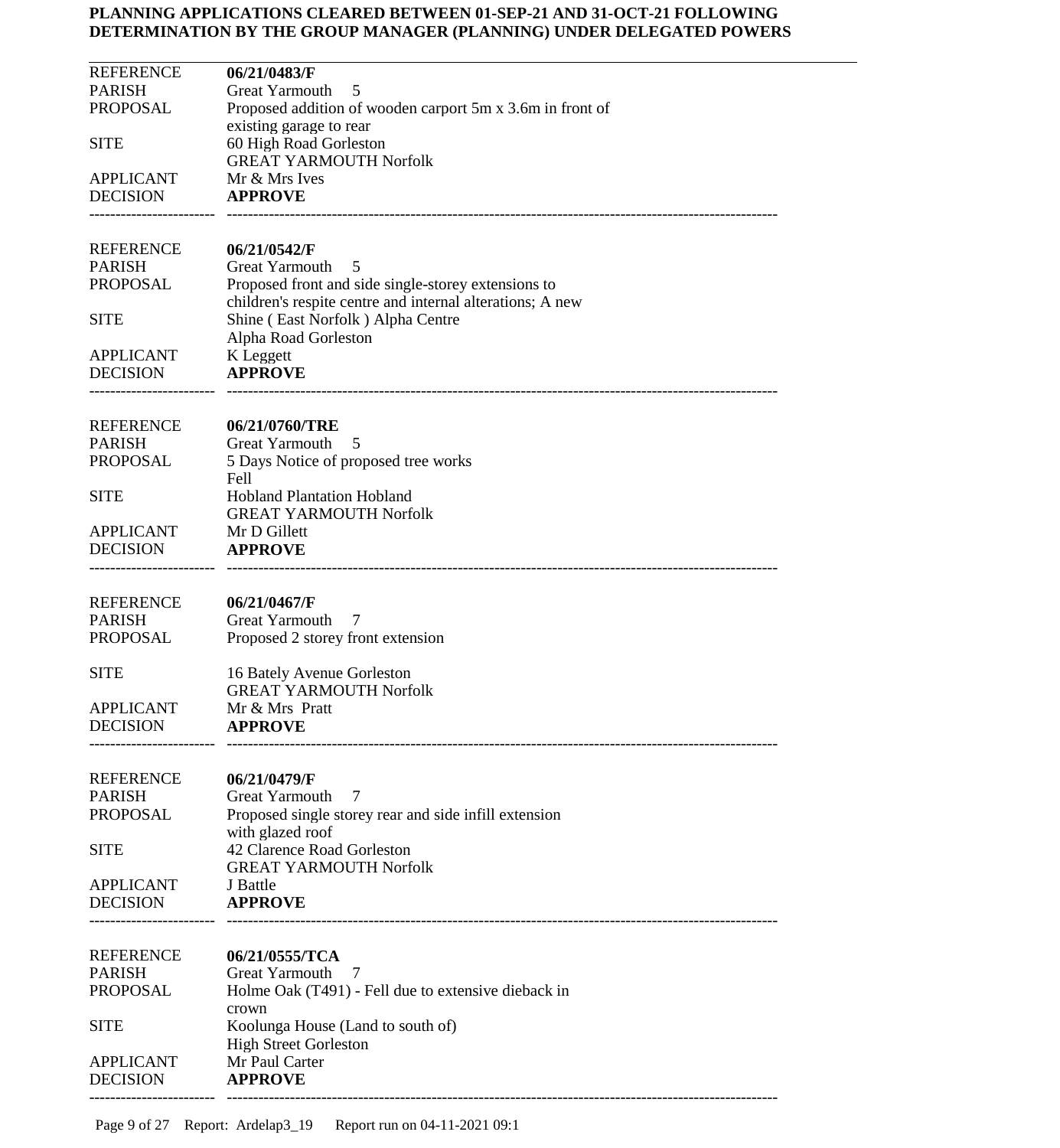| <b>REFERENCE</b>                    | 06/21/0556/F                                                             |
|-------------------------------------|--------------------------------------------------------------------------|
| <b>PARISH</b>                       | <b>Great Yarmouth</b><br>7                                               |
| <b>PROPOSAL</b>                     | Proposed single storey rear and side extensions;                         |
|                                     | Re-location of garage and a new 1.8m high boundary wall                  |
| <b>SITE</b>                         | 47 Victoria Road Gorleston                                               |
|                                     | <b>GREAT YARMOUTH Norfolk</b>                                            |
| <b>APPLICANT</b><br><b>DECISION</b> | Mr & Mrs Davies<br><b>APPROVE</b>                                        |
|                                     |                                                                          |
| <b>REFERENCE</b>                    | 06/21/0566/F                                                             |
| <b>PARISH</b>                       | <b>Great Yarmouth</b><br>7                                               |
| <b>PROPOSAL</b>                     | New porch/canopy to front door.                                          |
|                                     | existing garage door.                                                    |
| <b>SITE</b>                         | 69A Marine Parade Gorleston                                              |
|                                     | <b>GREAT YARMOUTH</b>                                                    |
| <b>APPLICANT</b>                    | A & S Fuller                                                             |
| <b>DECISION</b>                     | <b>APPROVE</b>                                                           |
|                                     |                                                                          |
| REFERENCE                           | 06/21/0650/TCA                                                           |
| <b>PARISH</b>                       | <b>Great Yarmouth</b><br>7                                               |
| <b>PROPOSAL</b>                     | T1 - Holly - Reduce height from 9m to 7m; Reduce spread<br>from 6m to 4m |
| <b>SITE</b>                         | 32 Cliff Hill Gorleston                                                  |
|                                     | <b>GREAT YARMOUTH Norfolk</b>                                            |
| <b>APPLICANT</b>                    | Mr Norris                                                                |
| <b>DECISION</b>                     | <b>APPROVE</b>                                                           |
|                                     |                                                                          |
| <b>REFERENCE</b>                    | 06/21/0651/F                                                             |
| <b>PARISH</b>                       | <b>Great Yarmouth</b><br>7                                               |
| <b>PROPOSAL</b>                     | Proposed alteration of dorner roof from a flt roof to a                  |
|                                     | pitched roof; repalcement of front boundary wall                         |
| <b>SITE</b>                         | 72 Marine Parade Gorleston                                               |
|                                     | <b>GREAT YARMOUTH Norfolk</b>                                            |
| <b>APPLICANT</b>                    | Mr H Shaw                                                                |
| <b>DECISION</b>                     | <b>APPROVE</b>                                                           |
| <b>REFERENCE</b>                    | 06/21/0661/CD                                                            |
| <b>PARISH</b>                       | Great Yarmouth<br>7                                                      |
| <b>PROPOSAL</b>                     | Demolition of existing dwelling and replacement with                     |
|                                     | one new dwelling. 06/20/0521/F Conditions(s) 6                           |
| <b>SITE</b>                         | 45 Marine Parade Gorleston                                               |
|                                     | <b>GREAT YARMOUTH</b>                                                    |
| <b>APPLICANT</b>                    | Mr and Mrs Ainslie                                                       |
| <b>DECISION</b>                     | <b>APPROVE (CONDITIONS)</b>                                              |
|                                     |                                                                          |
| <b>REFERENCE</b>                    | 06/21/0678/TRE                                                           |
| <b>PARISH</b>                       | Great Yarmouth<br>7                                                      |
| <b>PROPOSAL</b>                     | T1 - Holly and T2 - Holly - cut back branches to a                       |
|                                     | distance of 2 feet from the boundary wall and reduce                     |
| <b>SITE</b>                         | 14 Stradbroke Road Gorleston                                             |
|                                     | <b>GREAT YARMOUTH Norfolk</b>                                            |
| <b>APPLICANT</b>                    | Mrs N Bartley                                                            |
| <b>DECISION</b>                     | <b>APPROVE</b>                                                           |
|                                     |                                                                          |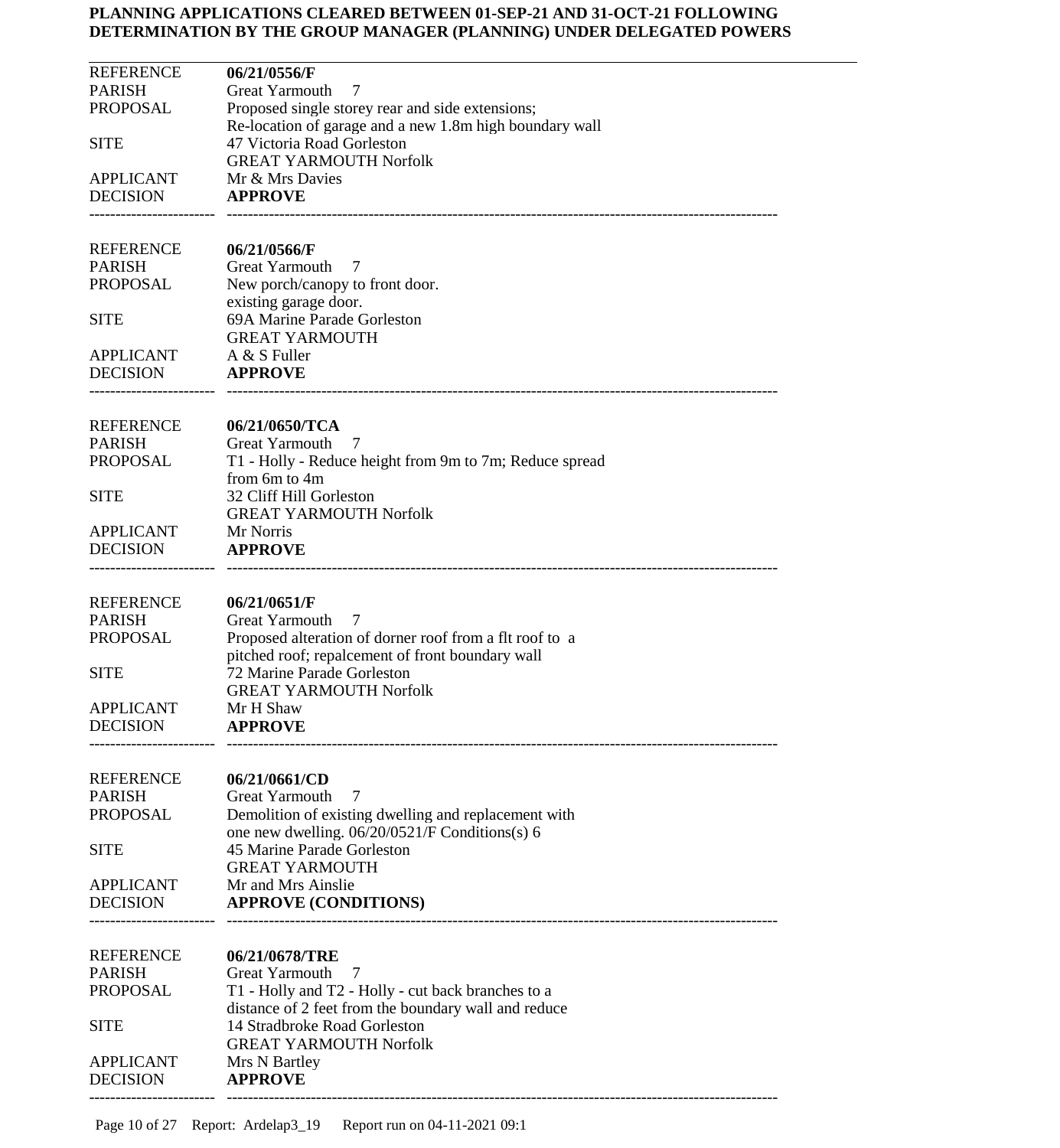| 2 Quay Ostend Gorleston<br><b>GREAT YARMOUTH Norfolk</b><br>Mr & Mrs Vaudin<br><b>APPROVE</b><br>06/21/0701/TRE<br><b>Great Yarmouth</b><br>7<br>T2 - Willow - reduce canopy radially by 2-3m and height<br>by $1.5-2m$<br>Land adjacent 74-86 and 119-127 Leman Road Gorleston<br><b>SITE</b><br><b>GREAT YARMOUTH Norfolk</b><br><b>Just Ask Estate Services</b><br><b>APPLICANT</b><br><b>APPROVE</b><br>06/21/0709/F<br><b>PARISH</b><br><b>Great Yarmouth</b><br>7<br>Rising of 1st floor eves to form sitting room and<br>balcony.<br>1A Cliff Hill Gorleston<br><b>GREAT YARMOUTH</b><br>Mrs D Evans<br><b>APPROVE</b><br>06/21/0782/CD<br><b>Great Yarmouth</b><br>7<br>Discharge of condition<br>70 Marine Parade Gorleston<br><b>GREAT YARMOUTH Norfolk</b><br>Mr & Mrs Fuller<br><b>DECISION</b><br><b>APPROVE (CONDITIONS)</b><br>06/21/0335/F<br><b>PARISH</b><br>Great Yarmouth<br>9<br>Removal of redundant bulk storage tanks and<br>construction of a welfare building.<br>Gas House Quay Malthouse Lane<br>Gorleston GREAT YARMOUTH<br>M Strachan<br><b>APPROVE</b><br>06/21/0648/CD<br><b>PARISH</b><br>Great Yarmouth<br>9<br>Part discharge of condition 16 of pp. 06/15/0348/O for<br>Plots 19-24: Contamination Remediation Scheme<br>19-24 Horatio Court Southtown Road<br><b>GREAT YARMOUTH Norfolk</b><br>Mr P Munnings<br><b>APPROVE</b> | <b>REFERENCE</b><br><b>PARISH</b><br><b>PROPOSAL</b> | 06/21/0693/F<br>Great Yarmouth<br>7<br>Proposed front, side and rear extension |
|---------------------------------------------------------------------------------------------------------------------------------------------------------------------------------------------------------------------------------------------------------------------------------------------------------------------------------------------------------------------------------------------------------------------------------------------------------------------------------------------------------------------------------------------------------------------------------------------------------------------------------------------------------------------------------------------------------------------------------------------------------------------------------------------------------------------------------------------------------------------------------------------------------------------------------------------------------------------------------------------------------------------------------------------------------------------------------------------------------------------------------------------------------------------------------------------------------------------------------------------------------------------------------------------------------------------------------------------------------------------|------------------------------------------------------|--------------------------------------------------------------------------------|
|                                                                                                                                                                                                                                                                                                                                                                                                                                                                                                                                                                                                                                                                                                                                                                                                                                                                                                                                                                                                                                                                                                                                                                                                                                                                                                                                                                     | <b>SITE</b>                                          |                                                                                |
|                                                                                                                                                                                                                                                                                                                                                                                                                                                                                                                                                                                                                                                                                                                                                                                                                                                                                                                                                                                                                                                                                                                                                                                                                                                                                                                                                                     | <b>APPLICANT</b><br><b>DECISION</b>                  |                                                                                |
|                                                                                                                                                                                                                                                                                                                                                                                                                                                                                                                                                                                                                                                                                                                                                                                                                                                                                                                                                                                                                                                                                                                                                                                                                                                                                                                                                                     | <b>REFERENCE</b><br><b>PARISH</b>                    |                                                                                |
|                                                                                                                                                                                                                                                                                                                                                                                                                                                                                                                                                                                                                                                                                                                                                                                                                                                                                                                                                                                                                                                                                                                                                                                                                                                                                                                                                                     | <b>PROPOSAL</b>                                      |                                                                                |
|                                                                                                                                                                                                                                                                                                                                                                                                                                                                                                                                                                                                                                                                                                                                                                                                                                                                                                                                                                                                                                                                                                                                                                                                                                                                                                                                                                     |                                                      |                                                                                |
|                                                                                                                                                                                                                                                                                                                                                                                                                                                                                                                                                                                                                                                                                                                                                                                                                                                                                                                                                                                                                                                                                                                                                                                                                                                                                                                                                                     | <b>DECISION</b>                                      |                                                                                |
|                                                                                                                                                                                                                                                                                                                                                                                                                                                                                                                                                                                                                                                                                                                                                                                                                                                                                                                                                                                                                                                                                                                                                                                                                                                                                                                                                                     | <b>REFERENCE</b>                                     |                                                                                |
|                                                                                                                                                                                                                                                                                                                                                                                                                                                                                                                                                                                                                                                                                                                                                                                                                                                                                                                                                                                                                                                                                                                                                                                                                                                                                                                                                                     | <b>PROPOSAL</b>                                      |                                                                                |
|                                                                                                                                                                                                                                                                                                                                                                                                                                                                                                                                                                                                                                                                                                                                                                                                                                                                                                                                                                                                                                                                                                                                                                                                                                                                                                                                                                     | <b>SITE</b>                                          |                                                                                |
|                                                                                                                                                                                                                                                                                                                                                                                                                                                                                                                                                                                                                                                                                                                                                                                                                                                                                                                                                                                                                                                                                                                                                                                                                                                                                                                                                                     | APPLICANT<br><b>DECISION</b>                         |                                                                                |
|                                                                                                                                                                                                                                                                                                                                                                                                                                                                                                                                                                                                                                                                                                                                                                                                                                                                                                                                                                                                                                                                                                                                                                                                                                                                                                                                                                     | <b>REFERENCE</b><br><b>PARISH</b>                    |                                                                                |
|                                                                                                                                                                                                                                                                                                                                                                                                                                                                                                                                                                                                                                                                                                                                                                                                                                                                                                                                                                                                                                                                                                                                                                                                                                                                                                                                                                     | <b>PROPOSAL</b>                                      |                                                                                |
|                                                                                                                                                                                                                                                                                                                                                                                                                                                                                                                                                                                                                                                                                                                                                                                                                                                                                                                                                                                                                                                                                                                                                                                                                                                                                                                                                                     | <b>SITE</b>                                          |                                                                                |
|                                                                                                                                                                                                                                                                                                                                                                                                                                                                                                                                                                                                                                                                                                                                                                                                                                                                                                                                                                                                                                                                                                                                                                                                                                                                                                                                                                     | <b>APPLICANT</b>                                     |                                                                                |
|                                                                                                                                                                                                                                                                                                                                                                                                                                                                                                                                                                                                                                                                                                                                                                                                                                                                                                                                                                                                                                                                                                                                                                                                                                                                                                                                                                     | <b>REFERENCE</b>                                     |                                                                                |
|                                                                                                                                                                                                                                                                                                                                                                                                                                                                                                                                                                                                                                                                                                                                                                                                                                                                                                                                                                                                                                                                                                                                                                                                                                                                                                                                                                     | <b>PROPOSAL</b>                                      |                                                                                |
|                                                                                                                                                                                                                                                                                                                                                                                                                                                                                                                                                                                                                                                                                                                                                                                                                                                                                                                                                                                                                                                                                                                                                                                                                                                                                                                                                                     | <b>SITE</b>                                          |                                                                                |
|                                                                                                                                                                                                                                                                                                                                                                                                                                                                                                                                                                                                                                                                                                                                                                                                                                                                                                                                                                                                                                                                                                                                                                                                                                                                                                                                                                     | <b>APPLICANT</b><br><b>DECISION</b>                  |                                                                                |
|                                                                                                                                                                                                                                                                                                                                                                                                                                                                                                                                                                                                                                                                                                                                                                                                                                                                                                                                                                                                                                                                                                                                                                                                                                                                                                                                                                     | <b>REFERENCE</b>                                     |                                                                                |
|                                                                                                                                                                                                                                                                                                                                                                                                                                                                                                                                                                                                                                                                                                                                                                                                                                                                                                                                                                                                                                                                                                                                                                                                                                                                                                                                                                     | <b>PROPOSAL</b>                                      |                                                                                |
|                                                                                                                                                                                                                                                                                                                                                                                                                                                                                                                                                                                                                                                                                                                                                                                                                                                                                                                                                                                                                                                                                                                                                                                                                                                                                                                                                                     | <b>SITE</b>                                          |                                                                                |
|                                                                                                                                                                                                                                                                                                                                                                                                                                                                                                                                                                                                                                                                                                                                                                                                                                                                                                                                                                                                                                                                                                                                                                                                                                                                                                                                                                     | <b>APPLICANT</b><br><b>DECISION</b>                  |                                                                                |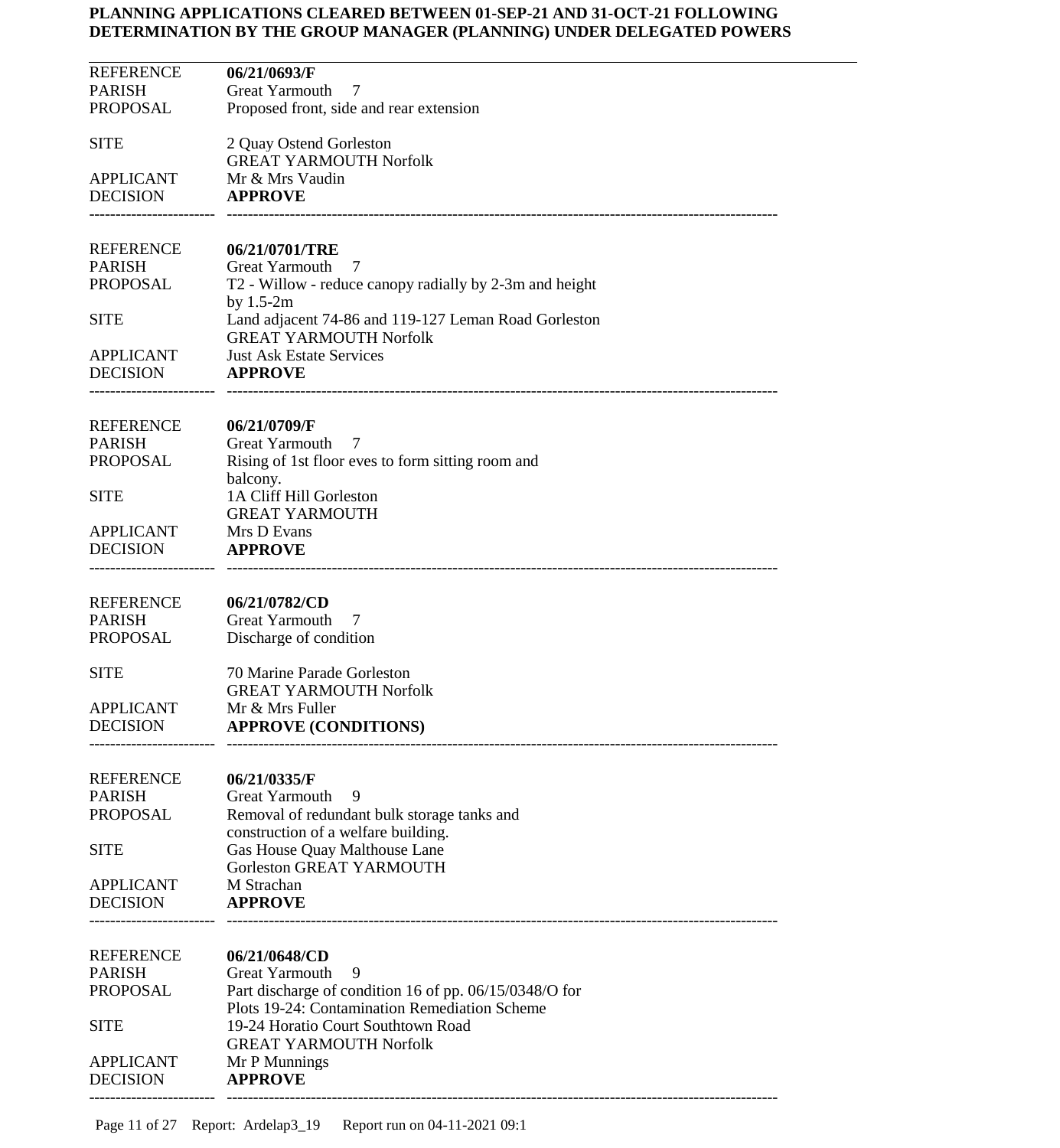| <b>REFERENCE</b><br>06/21/0685/A                                        |  |
|-------------------------------------------------------------------------|--|
| <b>PARISH</b><br><b>Great Yarmouth</b><br>9                             |  |
| PROPOSAL<br>Proposed new single illuminated 48 - sheet                  |  |
| digital advertisement display                                           |  |
| East side of Pasteur Road (Land at) Pasteur Road<br><b>SITE</b>         |  |
| <b>GREAT YARMOUTH Norfolk</b><br><b>APPLICANT</b><br>Alight Media       |  |
| <b>DECISION</b><br><b>ADV. CONSENT</b>                                  |  |
|                                                                         |  |
|                                                                         |  |
| <b>REFERENCE</b><br>06/21/0730/A                                        |  |
| <b>PARISH</b><br>Great Yarmouth<br>9                                    |  |
| PROPOSAL<br>See Application Form                                        |  |
| <b>SITE</b><br>Marine Park, Unit C1 Gapton Hall Road                    |  |
| <b>Bradwell GREAT YARMOUTH</b>                                          |  |
| <b>APPLICANT</b><br>The Range                                           |  |
| <b>DECISION</b><br><b>ADV. CONSENT</b>                                  |  |
|                                                                         |  |
| <b>REFERENCE</b>                                                        |  |
| 06/21/0489/F<br><b>PARISH</b><br><b>Great Yarmouth</b><br>$-11$         |  |
| PROPOSAL<br>Proposed two storey front extension to porch and            |  |
| bedroom, Reducing to one storey; Proposed extension of                  |  |
| 35 Keble Road Gorleston<br><b>SITE</b>                                  |  |
| <b>GREAT YARMOUTH Norfolk</b>                                           |  |
| APPLICANT<br>Mr & Mrs Taylor                                            |  |
| <b>DECISION</b><br><b>APPROVE</b>                                       |  |
|                                                                         |  |
| <b>REFERENCE</b><br>06/21/0575/F                                        |  |
| <b>PARISH</b><br>Great Yarmouth<br>- 11                                 |  |
| PROPOSAL<br>Proposed single storey front extension to form porch        |  |
|                                                                         |  |
| <b>SITE</b><br>206 Brasenose Avenue Gorleston<br><b>GREAT YARMOUTH</b>  |  |
| <b>APPLICANT</b><br>Mr M Briggs                                         |  |
| <b>DECISION</b><br><b>APPROVE</b>                                       |  |
|                                                                         |  |
|                                                                         |  |
| <b>REFERENCE</b><br>06/21/0611/F                                        |  |
| <b>PARISH</b><br><b>Great Yarmouth</b><br>11<br><b>PROPOSAL</b>         |  |
| Single story rear extension + interior wall demolishion                 |  |
| 23 St Johns Avenue Gorleston<br><b>SITE</b>                             |  |
| <b>GREAT YARMOUTH</b>                                                   |  |
| V Meckauskas<br><b>APPLICANT</b>                                        |  |
| <b>DECISION</b><br><b>APPROVE</b>                                       |  |
|                                                                         |  |
| <b>REFERENCE</b><br>06/21/0683/F                                        |  |
| <b>PARISH</b><br><b>Great Yarmouth</b><br>11                            |  |
| <b>PROPOSAL</b><br>Proposed addition of first floor storey extension to |  |
| existing bungalow with new pitched roof and balcony to                  |  |
| 21 Poplar Avenue Gorleston<br><b>SITE</b>                               |  |
| <b>GREAT YARMOUTH Norfolk</b>                                           |  |
| Mr J Stewert<br><b>APPLICANT</b><br><b>DECISION</b><br><b>APPROVE</b>   |  |
|                                                                         |  |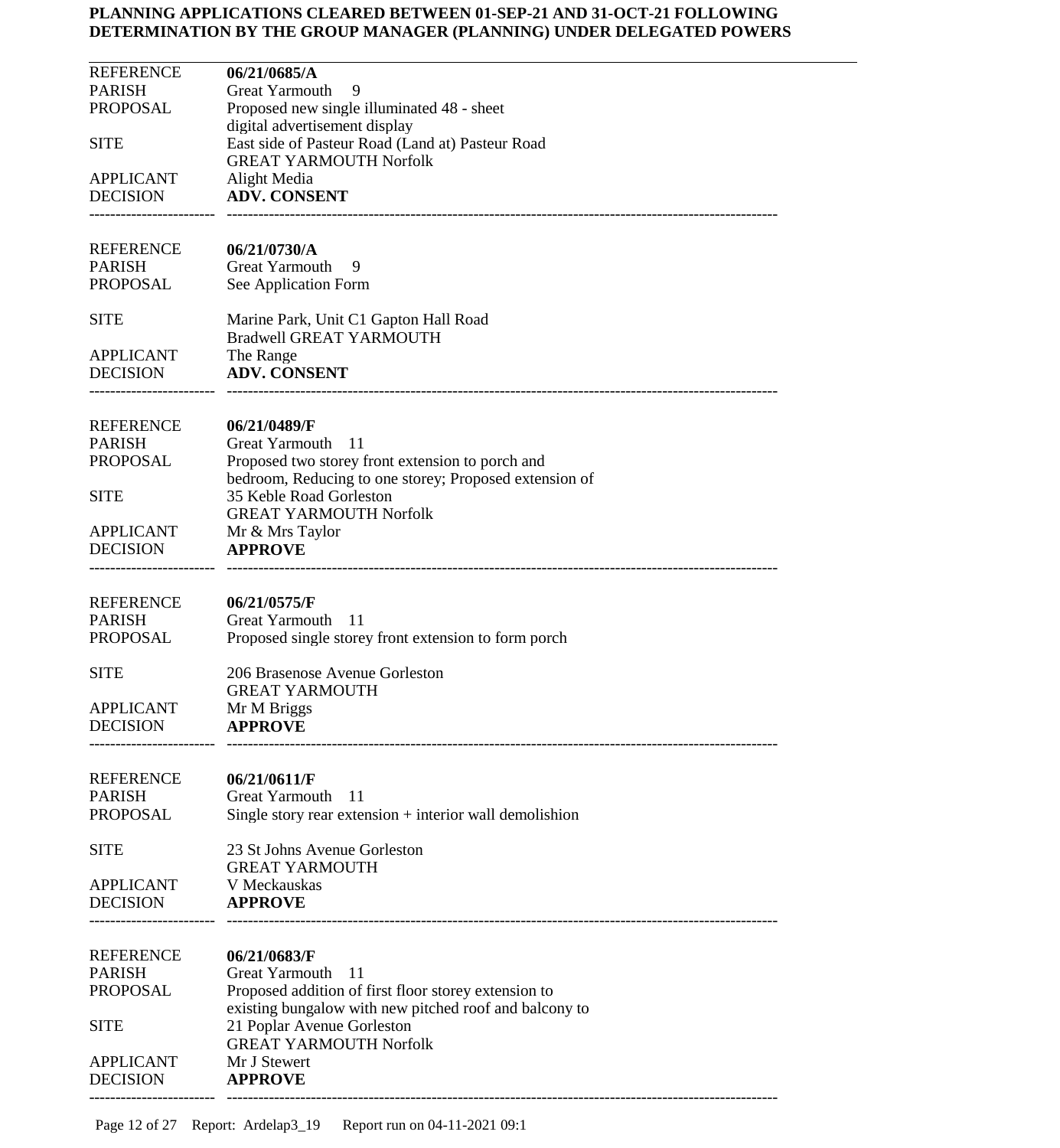| <b>REFERENCE</b>                  | 06/21/0691/F                                                                              |
|-----------------------------------|-------------------------------------------------------------------------------------------|
| <b>PARISH</b>                     | Great Yarmouth<br>11                                                                      |
| <b>PROPOSAL</b>                   | Proposed single storey front and side extension                                           |
| <b>SITE</b>                       | 7 Wadham Road Gorleston                                                                   |
|                                   | <b>GREAT YARMOUTH Norfolk</b>                                                             |
| <b>APPLICANT</b>                  | Mrs R Leach                                                                               |
| <b>DECISION</b>                   | <b>APPROVE</b>                                                                            |
|                                   |                                                                                           |
| REFERENCE                         | 06/20/0545/F                                                                              |
| <b>PARISH</b>                     | Great Yarmouth<br>-14                                                                     |
| <b>PROPOSAL</b>                   | The proposal is to convert the disused storage building                                   |
|                                   | into a new Cold Store for the use of the company for                                      |
| <b>SITE</b>                       | South Denes Road GREAT YARMOUTH                                                           |
| <b>APPLICANT</b>                  | Norfolk                                                                                   |
| <b>DECISION</b>                   | Mr Phil Bargh<br><b>APPROVE</b>                                                           |
|                                   |                                                                                           |
|                                   |                                                                                           |
| REFERENCE                         | 06/21/0095/F<br>Great Yarmouth 14                                                         |
| <b>PARISH</b><br><b>PROPOSAL</b>  | Proposed replacement shop front to south and east                                         |
|                                   | elevations                                                                                |
| <b>SITE</b>                       | 147 King Street GREAT YARMOUTH                                                            |
|                                   | Norfolk                                                                                   |
| <b>APPLICANT</b>                  | Mr R Paramchothy                                                                          |
| <b>DECISION</b>                   | <b>APPROVE</b>                                                                            |
|                                   |                                                                                           |
| REFERENCE                         | 06/21/0375/A                                                                              |
| <b>PARISH</b>                     | Great Yarmouth 14                                                                         |
| <b>PROPOSAL</b>                   | Change of use from A3 (Class E post 2020) to Sui Generis                                  |
| <b>SITE</b>                       | for use as an amusement arcade fronting Marine Parade<br>34A Marine Parade GREAT YARMOUTH |
|                                   | <b>Norfolk</b>                                                                            |
| <b>APPLICANT</b>                  | Mr W Austrin                                                                              |
| DECISION                          | <b>ADV. CONSENT</b>                                                                       |
|                                   |                                                                                           |
| <b>REFERENCE</b>                  | 06/21/0376/CU                                                                             |
| <b>PARISH</b>                     | <b>Great Yarmouth</b><br>14                                                               |
| <b>PROPOSAL</b>                   | Change of use from A3 (Class E post 2020) to Sui Generis                                  |
|                                   | for use as an amusement arcade fronting Marine Parade                                     |
| <b>SITE</b>                       | 34A Marine Parade GREAT YARMOUTH                                                          |
| <b>APPLICANT</b>                  | <b>Norfolk</b><br>Mr W Austrin                                                            |
| <b>DECISION</b>                   | <b>APPROVE</b>                                                                            |
|                                   |                                                                                           |
|                                   |                                                                                           |
| <b>REFERENCE</b><br><b>PARISH</b> | 06/21/0430/EU<br>Great Yarmouth<br>-14                                                    |
| <b>PROPOSAL</b>                   | Use of 14 Nelson Road South Great Yarmouth as 5 separate                                  |
|                                   | dwellinghouses                                                                            |
| <b>SITE</b>                       | 14 Nelson Road South GREAT YARMOUTH                                                       |
|                                   | <b>Norfolk</b>                                                                            |
| <b>APPLICANT</b>                  | Mr A Taylor                                                                               |
| <b>DECISION</b>                   | <b>EST/LAW USE CER.</b>                                                                   |
|                                   |                                                                                           |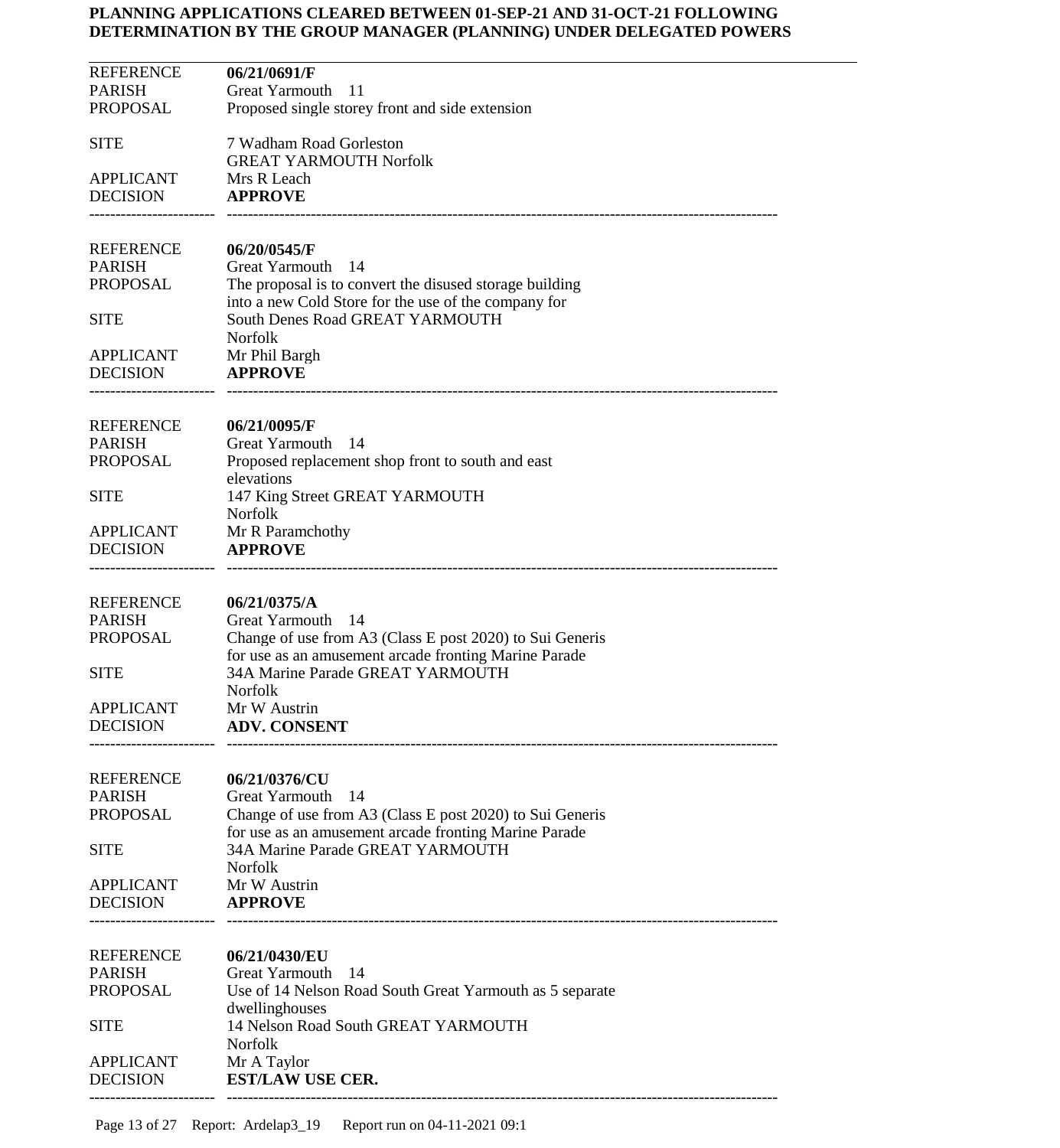| <b>REFERENCE</b> | 06/21/0605/CU                                                                           |
|------------------|-----------------------------------------------------------------------------------------|
| <b>PARISH</b>    | <b>Great Yarmouth</b><br>-14                                                            |
| <b>PROPOSAL</b>  | Proposed change of use of ground floor domestic store                                   |
| <b>SITE</b>      | room to a grocery store; removal of bay window and<br>13 St Georges Road GREAT YARMOUTH |
|                  | <b>Norfolk</b>                                                                          |
| <b>APPLICANT</b> | Mr P Huang                                                                              |
| <b>DECISION</b>  | <b>REFUSED</b>                                                                          |
| <b>REFERENCE</b> |                                                                                         |
| <b>PARISH</b>    | 06/21/0646/F<br><b>Great Yarmouth</b><br>- 14                                           |
| <b>PROPOSAL</b>  | Conversion of vacant office into 5 self contained flats                                 |
|                  | with extension to the rear with rooflights                                              |
| <b>SITE</b>      | 143 King Street GREAT YARMOUTH                                                          |
|                  | Norfolk                                                                                 |
| <b>APPLICANT</b> | <b>B</b> McLelland<br><b>APPROVE</b>                                                    |
| <b>DECISION</b>  |                                                                                         |
| <b>REFERENCE</b> | 06/21/0647/LB                                                                           |
| <b>PARISH</b>    | <b>Great Yarmouth</b><br>- 14                                                           |
| <b>PROPOSAL</b>  | Conversion of vacant office into 5 self contained flats                                 |
|                  | with extension to the rear with rooflights                                              |
| <b>SITE</b>      | 143 King Street GREAT YARMOUTH<br>Norfolk                                               |
| <b>APPLICANT</b> | <b>B</b> McLelland                                                                      |
| <b>DECISION</b>  | <b>LIST.BLD.APP</b>                                                                     |
|                  |                                                                                         |
| <b>REFERENCE</b> | 06/21/0652/F                                                                            |
| <b>PARISH</b>    | Great Yarmouth 14                                                                       |
| <b>PROPOSAL</b>  | Planning approval is requested for the proposal of                                      |
|                  | a first floor rear extension similarly to other                                         |
| <b>SITE</b>      | 32 Lancaster Road GREAT YARMOUTH                                                        |
| <b>APPLICANT</b> | Norfolk<br>Mr Demetri                                                                   |
| <b>DECISION</b>  | <b>APPROVE</b>                                                                          |
|                  |                                                                                         |
| <b>REFERENCE</b> | 06/21/0673/F                                                                            |
| <b>PARISH</b>    | Great Yarmouth<br>14                                                                    |
| <b>PROPOSAL</b>  | Proposed installation of rooflight to give access to                                    |
|                  | valley; Installation of bird deterrent to prevent nesting;                              |
| <b>SITE</b>      | 154 King Street GREAT YARMOUTH                                                          |
| <b>APPLICANT</b> | Norfolk<br>Mr C Gill                                                                    |
| <b>DECISION</b>  | <b>APPROVE</b>                                                                          |
|                  |                                                                                         |
| <b>REFERENCE</b> | 06/21/0674/LB                                                                           |
| <b>PARISH</b>    | 14<br>Great Yarmouth                                                                    |
| <b>PROPOSAL</b>  | Proposed installation of rooflight to give access to                                    |
|                  | valley; Installation of bird deterrent to prevent nesting;                              |
| <b>SITE</b>      | 154 King Street GREAT YARMOUTH                                                          |
| <b>APPLICANT</b> | Norfolk<br>Mr C Gill                                                                    |
| <b>DECISION</b>  | <b>LIST.BLD.APP</b>                                                                     |
|                  |                                                                                         |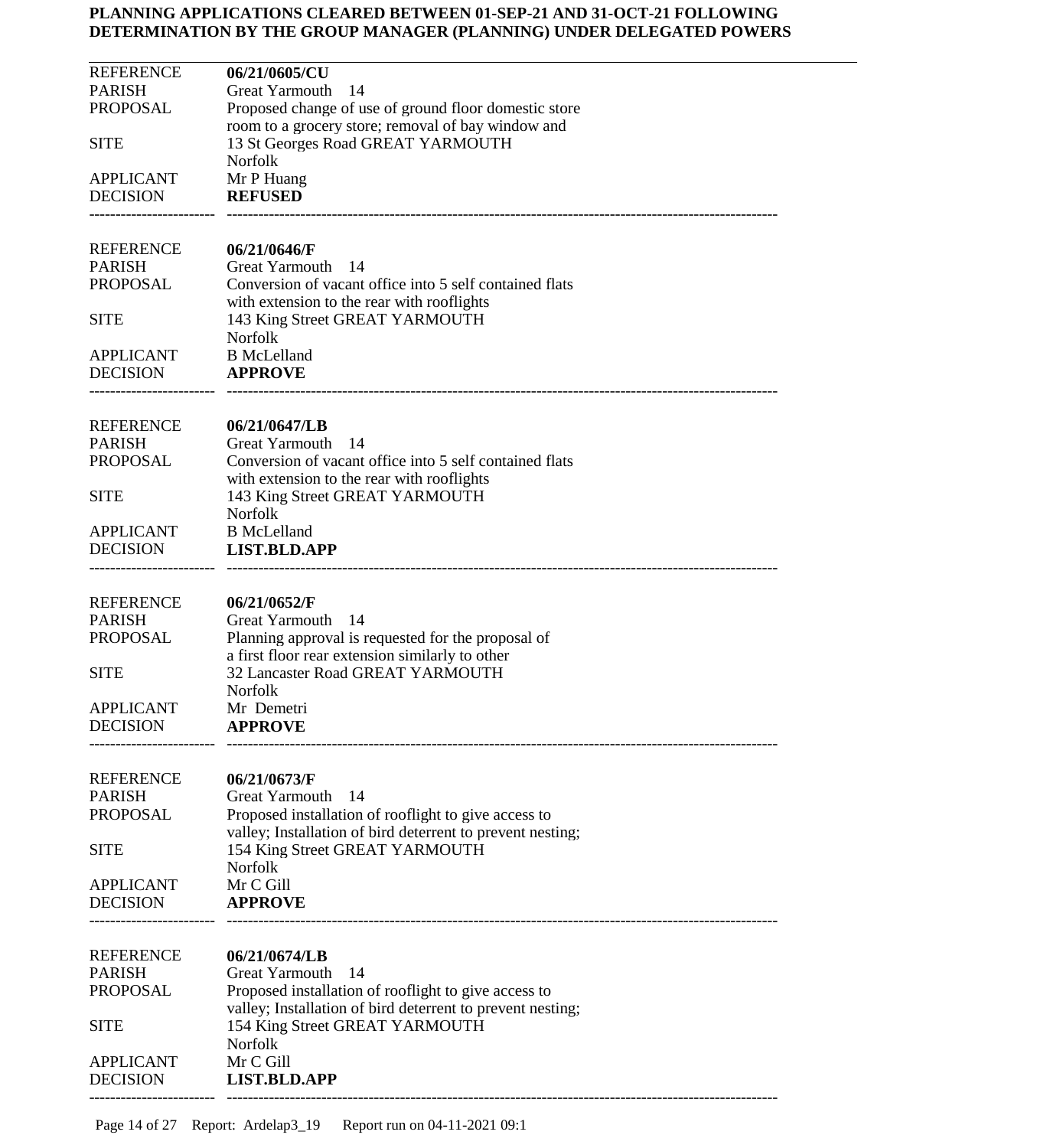| <b>REFERENCE</b> | 06/21/0689/F                                               |
|------------------|------------------------------------------------------------|
| <b>PARISH</b>    | <b>Great Yarmouth</b><br>-14                               |
| <b>PROPOSAL</b>  | Proposed refurbishment of both commercial and              |
|                  | residential aspects including converting no.3 maisonette   |
| <b>SITE</b>      | 40-43 St Peters Road Great Yarmouth                        |
|                  |                                                            |
|                  | <b>Norfolk</b>                                             |
| <b>APPLICANT</b> | Mr & Mrs Suthersan                                         |
| <b>DECISION</b>  | <b>APPROVE</b>                                             |
|                  |                                                            |
|                  |                                                            |
| <b>REFERENCE</b> | 06/21/0710/F                                               |
| <b>PARISH</b>    | <b>Great Yarmouth</b><br>-14                               |
| <b>PROPOSAL</b>  | Proposed replacement of first floor windows at no. 8 Queen |
|                  | Street, facing South Quay                                  |
| <b>SITE</b>      | 7/8 Queen Street GREAT YARMOUTH                            |
|                  | <b>Norfolk</b>                                             |
| <b>APPLICANT</b> | John G Plummer and Associates                              |
| <b>DECISION</b>  |                                                            |
|                  | <b>REFUSED</b>                                             |
|                  |                                                            |
| <b>REFERENCE</b> | 06/21/0724/CU                                              |
|                  |                                                            |
| <b>PARISH</b>    | <b>Great Yarmouth</b><br>-14                               |
| <b>PROPOSAL</b>  | Change of use of existing ground floor commercial          |
|                  | premises to a 1 bed (2 person) single dwelling             |
| <b>SITE</b>      | 17a Alma Road GREAT YARMOUTH                               |
|                  | Norfolk                                                    |
| <b>APPLICANT</b> | Mrs I Engelbrecht                                          |
| <b>DECISION</b>  | <b>APPROVE</b>                                             |
|                  |                                                            |
|                  |                                                            |
| <b>REFERENCE</b> | 06/21/0725/CD                                              |
| <b>PARISH</b>    | Great Yarmouth<br>-14                                      |
| <b>PROPOSAL</b>  | Variation of conditions 2, 4, 6, 7, 8, 9 and 10 of pp      |
|                  | 06/18/0538/F - to amend designs, parking, landscaping      |
|                  |                                                            |
| <b>SITE</b>      | Crown House 45 Yarmouth Way                                |
|                  | <b>GREAT YARMOUTH Norfolk</b>                              |
| <b>APPLICANT</b> | Codev Crown House Ltd                                      |
| <b>DECISION</b>  | <b>APPROVE (CONDITIONS)</b>                                |
|                  |                                                            |
|                  |                                                            |
| <b>REFERENCE</b> | 06/21/0732/LB                                              |
| <b>PARISH</b>    | Great Yarmouth<br>14                                       |
| <b>PROPOSAL</b>  | Proposed refurbishment of both commercial and              |
|                  | residential aspects including converting no.3 maisonette   |
| <b>SITE</b>      | 40-43 St Peters Road GREAT YARMOUTH                        |
|                  |                                                            |
| <b>APPLICANT</b> | Mr & Mrs Sutharsan                                         |
| <b>DECISION</b>  | <b>LIST.BLD.APP</b>                                        |
|                  |                                                            |
|                  |                                                            |
| <b>REFERENCE</b> | 06/21/0738/TCA                                             |
| <b>PARISH</b>    | Great Yarmouth<br>-14                                      |
| <b>PROPOSAL</b>  | 6 Plane, 2 Wych elm and 1 small-leafed lime tree -         |
|                  | proposing to cut back all overhanging branches             |
|                  |                                                            |
| <b>SITE</b>      | 30 The Great Court Royal Naval Hospital                    |
|                  | Queens Road GREAT YARMOUTH                                 |
| <b>APPLICANT</b> | Mrs J Bowden                                               |
| <b>DECISION</b>  | <b>APPROVE</b>                                             |
|                  |                                                            |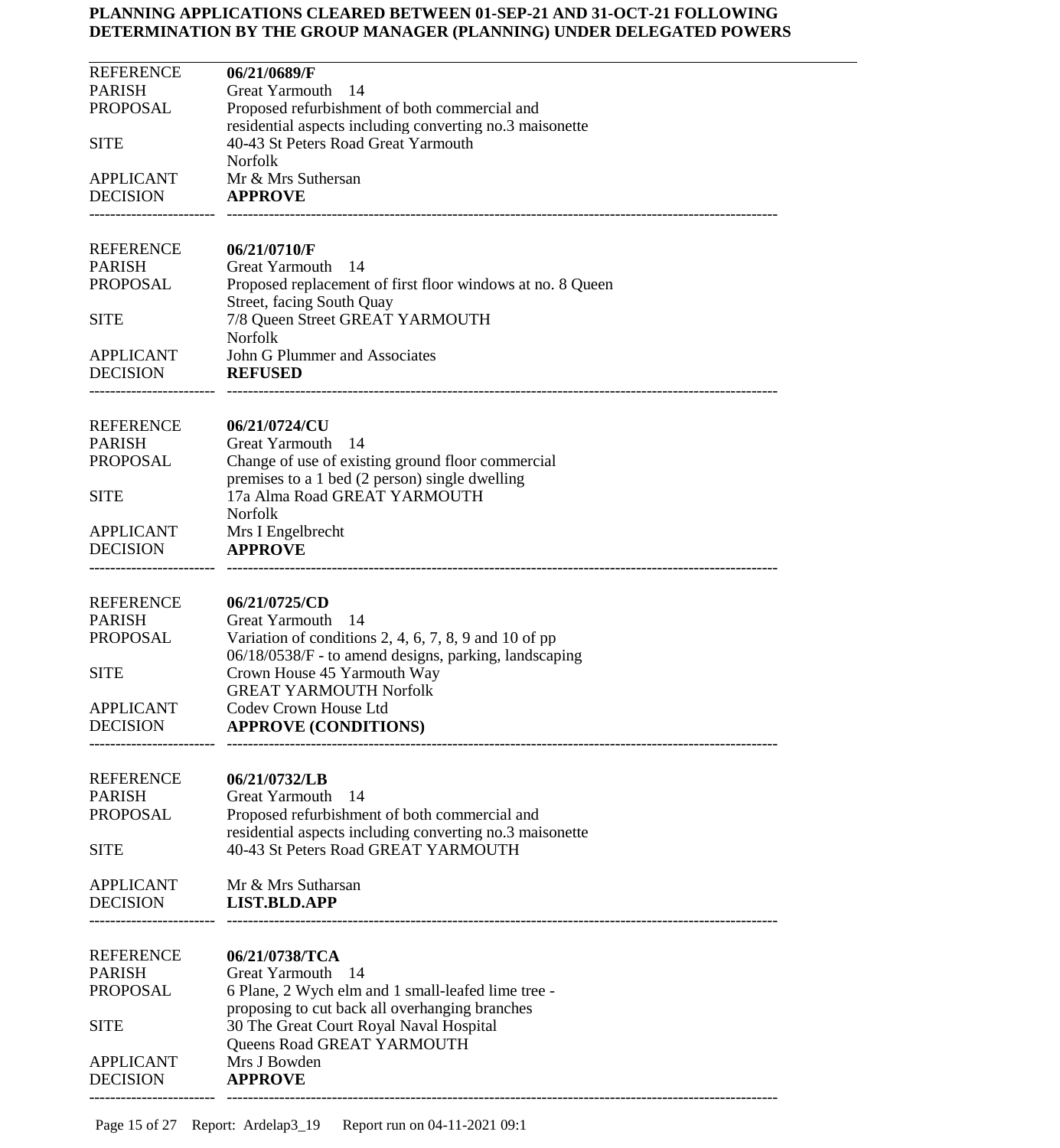| <b>REFERENCE</b><br><b>PARISH</b><br><b>PROPOSAL</b> | 06/19/0520/CU<br><b>Great Yarmouth</b><br>-15<br>Change of use and rear extension to form four self-                                |
|------------------------------------------------------|-------------------------------------------------------------------------------------------------------------------------------------|
| <b>SITE</b>                                          | contained flats<br>15 Paget Road GREAT YARMOUTH                                                                                     |
| <b>APPLICANT</b><br><b>DECISION</b>                  | Mr D Richardson<br><b>APPROVE</b>                                                                                                   |
| REFERENCE<br><b>PARISH</b><br>PROPOSAL               | 06/20/0108/F<br>Great Yarmouth<br>- 15<br>Single storey extension                                                                   |
| <b>SITE</b>                                          | 13 Moat Road GREAT YARMOUTH                                                                                                         |
| <b>APPLICANT</b><br><b>DECISION</b>                  | Mr M Burford<br><b>APPROVE</b>                                                                                                      |
| <b>REFERENCE</b><br><b>PARISH</b><br>PROPOSAL        | 06/20/0681/CU<br>Great Yarmouth<br>- 15<br>Change of use from cafe to amusement arcade                                              |
| <b>SITE</b>                                          | 29 Regent Road GREAT YARMOUTH                                                                                                       |
| <b>APPLICANT</b><br><b>DECISION</b>                  | Mr W Austrin<br><b>APPROVE</b>                                                                                                      |
| <b>REFERENCE</b><br><b>PARISH</b><br><b>PROPOSAL</b> | 06/21/0017/CU<br>Great Yarmouth 15<br>Change of use from guest house to two self-contained flats                                    |
| <b>SITE</b>                                          | 12 Wellesley Road The Briglands<br><b>GREAT YARMOUTH</b>                                                                            |
| <b>APPLICANT</b><br><b>DECISION</b>                  | Mrs P Hopkins<br><b>APPROVE</b>                                                                                                     |
| <b>REFERENCE</b><br><b>PARISH</b><br><b>PROPOSAL</b> | 06/21/0187/CU<br>Great Yarmouth<br>15<br>Change of use of outside area for use as seating in<br>connection with The Jube Lounge bar |
| <b>SITE</b>                                          | Market Gates Shopping Centre GREAT YARMOUTH<br>(Unit C)                                                                             |
| <b>APPLICANT</b><br><b>DECISION</b>                  | Mr B Fish<br><b>APPROVE</b>                                                                                                         |
| <b>REFERENCE</b><br><b>PARISH</b><br><b>PROPOSAL</b> | 06/21/0227/F<br>Great Yarmouth<br>-15<br>Replacement windows and door to rear                                                       |
| <b>SITE</b>                                          | 62 North Quay GREAT YARMOUTH                                                                                                        |
| <b>APPLICANT</b><br><b>DECISION</b>                  | Samaritans<br><b>APPROVE</b>                                                                                                        |
|                                                      |                                                                                                                                     |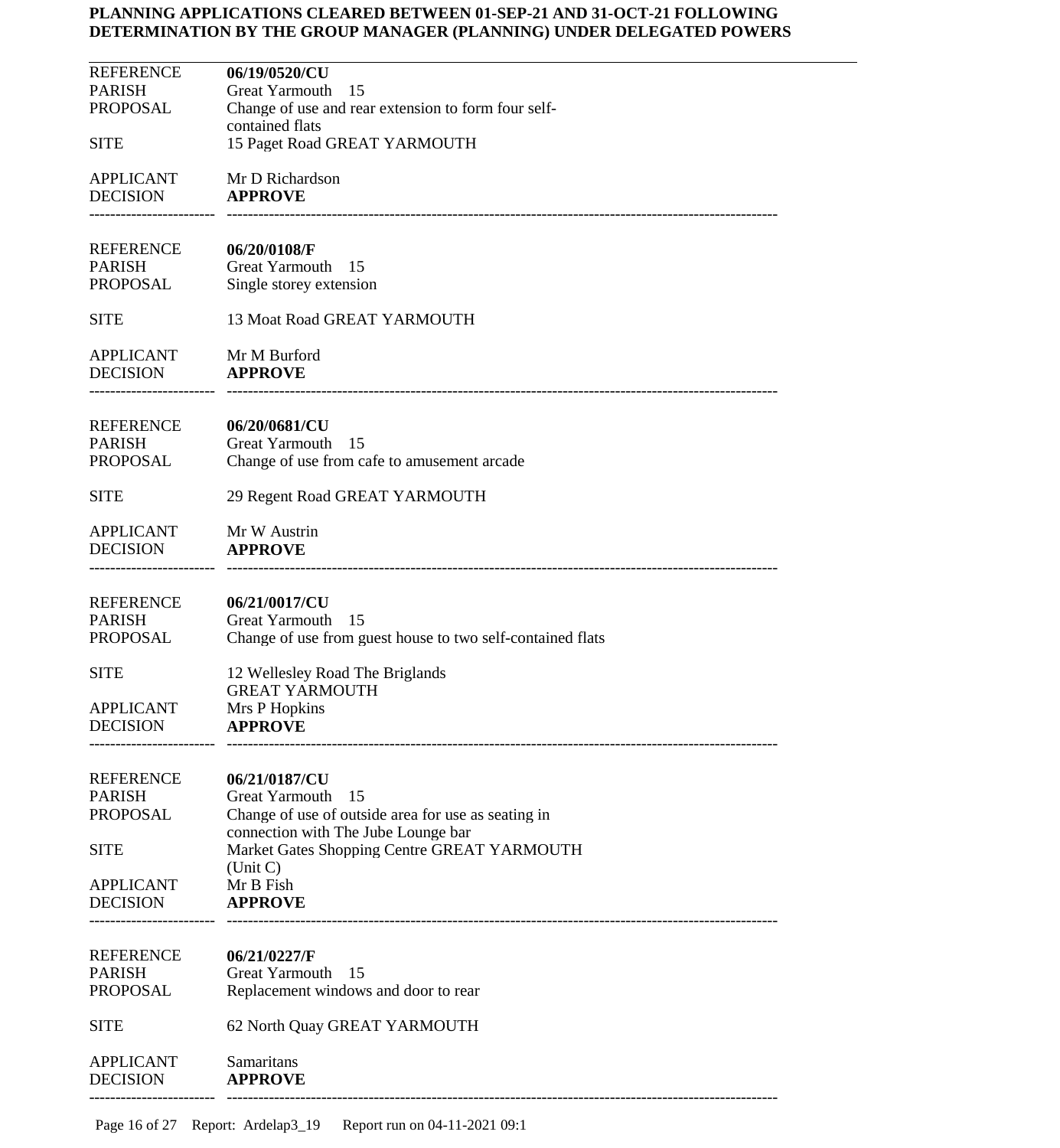| REFERENCE           | 06/21/0477/F                                                                               |
|---------------------|--------------------------------------------------------------------------------------------|
| PARISH              | Great Yarmouth<br>- 15                                                                     |
| PROPOSAL            | Proposed siting of extraction equipment to rear flat roof                                  |
|                     |                                                                                            |
| SITE                | 19 Market Place GREAT YARMOUTH                                                             |
|                     |                                                                                            |
| APPLICANT           | <b>ESA Trading Ltd</b>                                                                     |
| DECISION            | <b>APPROVE</b>                                                                             |
|                     |                                                                                            |
|                     |                                                                                            |
| REFERENCE           | 06/21/0541/CD                                                                              |
| PARISH              | <b>Great Yarmouth</b><br>-15                                                               |
| PROPOSAL            | Discharge of condition 6 of 06/20/0245/F - 'Alterations'                                   |
| SITE                | to site - reconfiguration of click and collect area;<br>McDonald's Restuarant Asda Carpark |
|                     | Runham Vauxhall GREAT YARMOUTH                                                             |
| APPLICANT           | McDonald's Restaurants Ltd                                                                 |
| DECISION            | <b>APPROVE</b>                                                                             |
|                     |                                                                                            |
|                     |                                                                                            |
| REFERENCE           | 06/21/0635/A                                                                               |
| <b>PARISH</b>       | Great Yarmouth<br>- 15                                                                     |
| PROPOSAL            | Various new 'click and collect' signage                                                    |
|                     |                                                                                            |
| SITE                | Sainsburys Supermarket St Nicholas Road                                                    |
|                     | <b>GREAT YARMOUTH</b>                                                                      |
| APPLICANT           | Sainsbury's Supermarket Ltd                                                                |
| DECISION            | <b>ADV. CONSENT</b>                                                                        |
|                     |                                                                                            |
|                     |                                                                                            |
| REFERENCE<br>PARISH | 06/21/0707/F<br>Great Yarmouth<br>- 15                                                     |
| PROPOSAL            | Proposed dropped kerb for vehicular access to front of                                     |
|                     | dwelling                                                                                   |
| SITE                | 122 North Denes Road GREAT YARMOUTH                                                        |
|                     | Norfolk                                                                                    |
| APPLICANT           | Mrs T Pillar                                                                               |
| DECISION            | <b>APPROVE</b>                                                                             |
|                     |                                                                                            |
|                     |                                                                                            |
| REFERENCE           | 06/21/0763/LB                                                                              |
| PARISH              | <b>Great Yarmouth</b><br>15                                                                |
| PROPOSAL            | Proposed new studwork partitions with fire doors,                                          |
|                     | alterations to existing staircase, replacement of                                          |
| SITE                | Priory Day Nursery Priory Plain                                                            |
|                     | <b>GREAT YARMOUTH NR30 1NH</b>                                                             |
| APPLICANT           | Mr S Clarke                                                                                |
| DECISION            | <b>LIST.BLD.APP</b>                                                                        |
|                     |                                                                                            |
|                     |                                                                                            |
| REFERENCE           | 06/21/0618/F                                                                               |
| PARISH              | Great Yarmouth<br>19                                                                       |
| PROPOSAL            | Proposed single storey office extension to south elevation                                 |
|                     | and proposed single storey extension to enlarge bedroom                                    |
| SITE                | Gresham Nursing Home 49 John Road<br>Gorleston GREAT YARMOUTH                              |
| APPLICANT           | Gresham Care Home Ltd                                                                      |
| DECISION            | <b>APPROVE</b>                                                                             |
|                     |                                                                                            |
|                     |                                                                                            |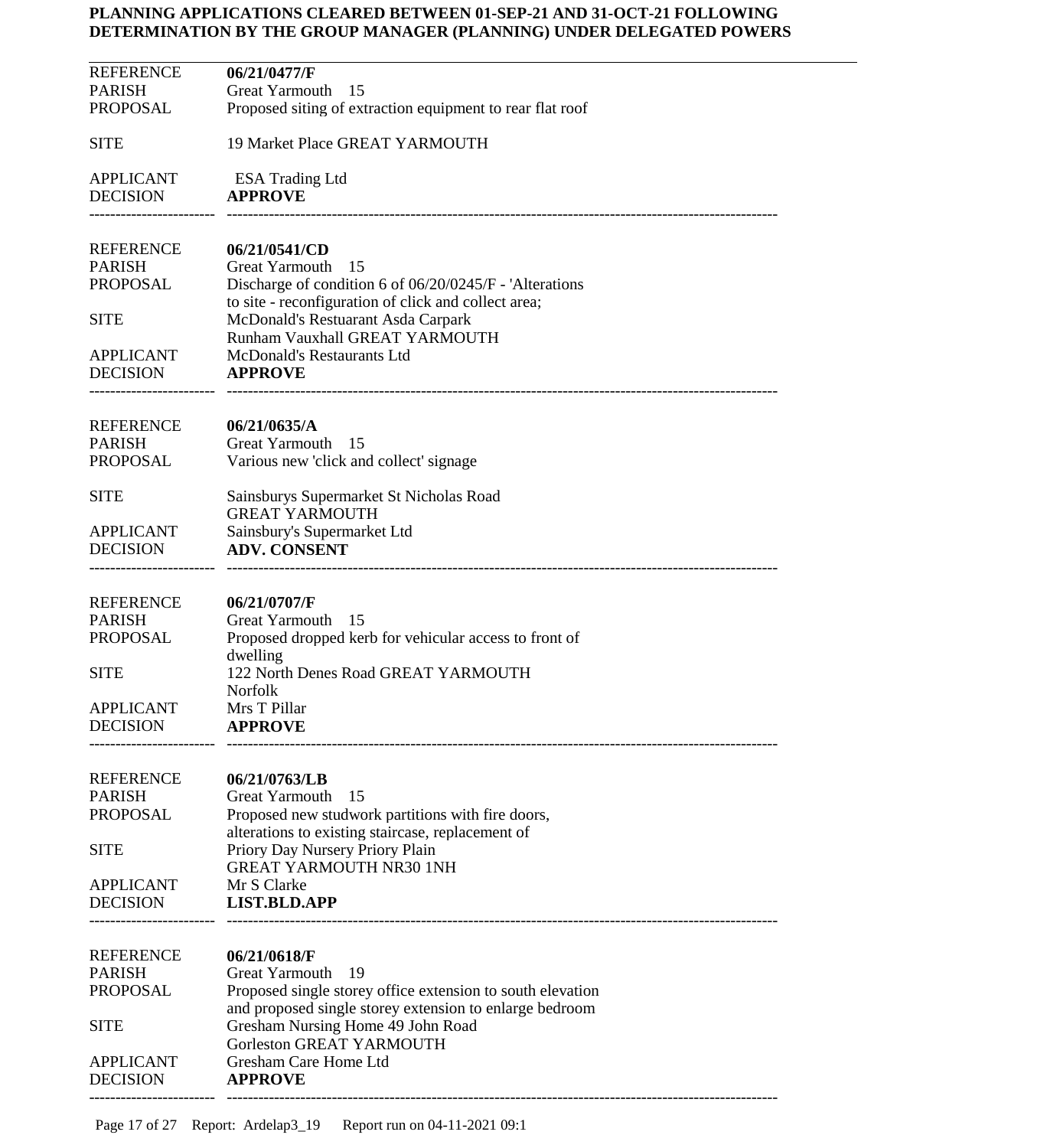| <b>REFERENCE</b>                    | 06/21/0680/PDE                                                                            |
|-------------------------------------|-------------------------------------------------------------------------------------------|
| <b>PARISH</b><br><b>PROPOSAL</b>    | Great Yarmouth<br>- 19<br>Prior approval - Notification of larger home extension -        |
|                                     | Single storey rear flat roof extension with roof lantern                                  |
| <b>SITE</b>                         | 33 Colomb Road Gorleston                                                                  |
| <b>APPLICANT</b>                    | <b>GREAT YARMOUTH Norfolk</b><br>Mr B Smith                                               |
| <b>DECISION</b>                     | <b>REFUSED</b>                                                                            |
|                                     |                                                                                           |
| <b>REFERENCE</b>                    | 06/21/0688/F                                                                              |
| <b>PARISH</b>                       | <b>Great Yarmouth</b><br>-19                                                              |
| <b>PROPOSAL</b>                     | Proposed removal of existing shared roof (with no.19) to                                  |
| <b>SITE</b>                         | the entrance portals of the adjoining properties and<br>18 Pavilion Road Gorleston        |
|                                     | <b>GREAT YARMOUTH Norfolk</b>                                                             |
| <b>APPLICANT</b>                    | Mr P Maciolevicius                                                                        |
| <b>DECISION</b>                     | <b>APPROVE</b>                                                                            |
|                                     |                                                                                           |
| <b>REFERENCE</b>                    | 06/21/0692/F                                                                              |
| <b>PARISH</b><br><b>PROPOSAL</b>    | <b>Great Yarmouth</b><br>- 19                                                             |
|                                     | Proposed single storey rear extension to kitchen, dining<br>and lounge with balcony above |
| <b>SITE</b>                         | 27 East Anglian Way Gorleston                                                             |
|                                     | <b>GREAT YARMOUTH Norfolk</b>                                                             |
| <b>APPLICANT</b>                    | Mr D Richards                                                                             |
| <b>DECISION</b>                     | <b>APPROVE</b>                                                                            |
| <b>REFERENCE</b>                    | 06/21/0699/F                                                                              |
| <b>PARISH</b>                       | <b>Great Yarmouth</b><br>-19                                                              |
| <b>PROPOSAL</b>                     | Proposed removal of existing shared roof (with no.18) to                                  |
|                                     | the entrance portals of the adjoining properties and                                      |
| <b>SITE</b>                         | 19 Pavilion Road Gorleston<br><b>GREAT YARMOUTH Norfolk</b>                               |
| <b>APPLICANT</b>                    | Mrs K Mesut                                                                               |
| <b>DECISION</b>                     | <b>APPROVE</b>                                                                            |
|                                     |                                                                                           |
| <b>REFERENCE</b>                    | 06/21/0769/CU                                                                             |
| <b>PARISH</b>                       | Great Yarmouth<br>19                                                                      |
| <b>PROPOSAL</b>                     | Change of use to C3 (Dwellinghouse) and                                                   |
| <b>SITE</b>                         | associated works.<br>Dukes House, Flat 4 Duke Road                                        |
|                                     | Gorleston GREAT YARMOUTH                                                                  |
| <b>APPLICANT</b>                    | Mr D Lohan                                                                                |
| <b>DECISION</b>                     | <b>APPROVE</b>                                                                            |
|                                     |                                                                                           |
| <b>REFERENCE</b>                    | 06/21/0414/F                                                                              |
| <b>PARISH</b><br><b>PROPOSAL</b>    | <b>Great Yarmouth</b><br>21<br>Proposed extension of dormer in roof to increase usable    |
|                                     | loft space; Addition of dormer window; Internal                                           |
| <b>SITE</b>                         | 73 Salisbury Road GREAT YARMOUTH                                                          |
|                                     | Norfolk                                                                                   |
| <b>APPLICANT</b><br><b>DECISION</b> | Mr M Wallend<br><b>APPROVE</b>                                                            |
|                                     |                                                                                           |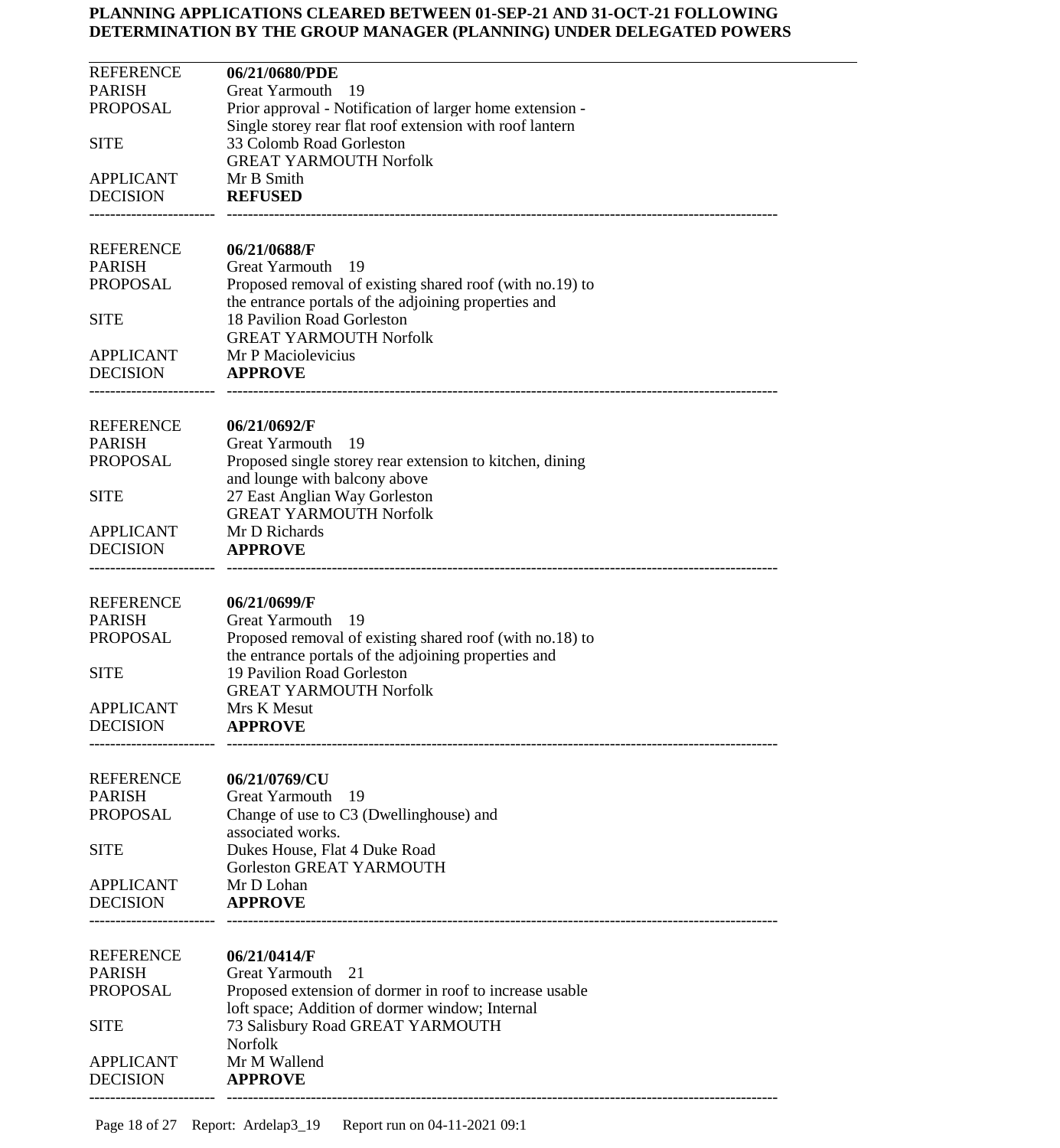| <b>REFERENCE</b> | 06/21/0508/F                                             |
|------------------|----------------------------------------------------------|
| PARISH           |                                                          |
|                  | Great Yarmouth<br>21                                     |
| PROPOSAL         | Single storey rear extension to kitchen/dining room      |
|                  |                                                          |
| SITE             | 36 Hawkins Avenue GREAT YARMOUTH                         |
|                  |                                                          |
|                  |                                                          |
| APPLICANT        | Mrs M Nutman                                             |
| <b>DECISION</b>  | <b>APPROVE</b>                                           |
|                  |                                                          |
|                  |                                                          |
| REFERENCE        | 06/21/0609/F                                             |
|                  |                                                          |
| PARISH           | Great Yarmouth<br>21                                     |
| PROPOSAL         | Single storey rear extension and pitched roof to replace |
|                  | existing flat roof                                       |
| SITE             | 14 Balmoral Avenue GREAT YARMOUTH                        |
|                  |                                                          |
|                  |                                                          |
| <b>APPLICANT</b> | Mr and Mrs Burch                                         |
| <b>DECISION</b>  | <b>APPROVE</b>                                           |
|                  |                                                          |
|                  |                                                          |
|                  |                                                          |
| REFERENCE        | 06/21/0615/F                                             |
| PARISH           | Great Yarmouth<br>21                                     |
| PROPOSAL         | Rear single storey extension and additional windows to   |
|                  | existing building                                        |
|                  |                                                          |
| SITE             | 49 Walpole Road GREAT YARMOUTH                           |
|                  |                                                          |
| APPLICANT        | Mr S Henden                                              |
| <b>DECISION</b>  | <b>APPROVE</b>                                           |
|                  |                                                          |
|                  |                                                          |
|                  |                                                          |
| REFERENCE        | 06/21/0741/F                                             |
| PARISH           | Great Yarmouth<br>21                                     |
| PROPOSAL         | Proposed erection of a first floor extension to the side |
|                  | elevation above existing garage                          |
|                  |                                                          |
| SITE             | 17 Barnard Avenue GREAT YARMOUTH                         |
|                  | <b>Norfolk</b>                                           |
| <b>APPLICANT</b> | Ms K Reynolds                                            |
| DECISION         | <b>APPROVE</b>                                           |
|                  |                                                          |
|                  |                                                          |
|                  |                                                          |
| REFERENCE        | 06/21/0267/F                                             |
| <b>PARISH</b>    | 8<br>Hemsby                                              |
| PROPOSAL         | Single storey lean-to extension for use as workshop      |
|                  |                                                          |
|                  |                                                          |
| SITE             | 30 Mill Road Hemsby                                      |
|                  | <b>GREAT YARMOUTH</b>                                    |
| APPLICANT        | Mr L Allen                                               |
| <b>DECISION</b>  | <b>APPROVE</b>                                           |
|                  |                                                          |
|                  |                                                          |
|                  |                                                          |
| REFERENCE        | 06/21/0502/F                                             |
| <b>PARISH</b>    | Hemsby<br>8                                              |
| PROPOSAL         | Single storey side extension                             |
|                  |                                                          |
|                  |                                                          |
| SITE             | 31 Long Beach Estate Winterton                           |
|                  | <b>GREAT YARMOUTH</b>                                    |
| <b>APPLICANT</b> | Mr and Mrs B Pepper                                      |
| DECISION         | <b>APPROVE</b>                                           |
|                  |                                                          |
|                  |                                                          |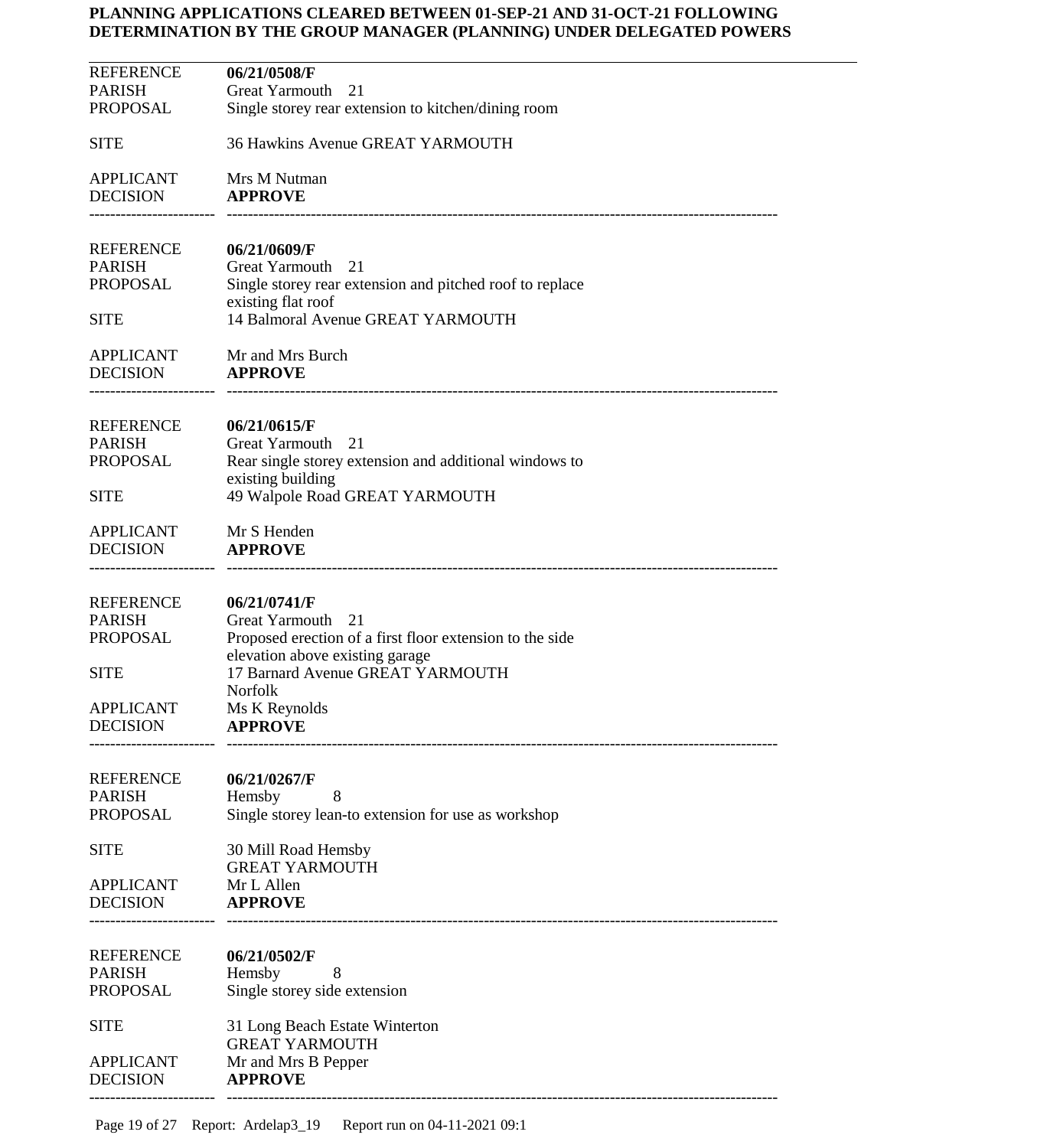| <b>REFERENCE</b><br><b>PARISH</b>   | 06/21/0540/F<br>8<br>Hemsby                                                                       |
|-------------------------------------|---------------------------------------------------------------------------------------------------|
| <b>PROPOSAL</b>                     | Porch to front and conservatory to rear of                                                        |
| <b>SITE</b>                         | property<br>12 Peacehaven Close Hemsby                                                            |
|                                     | <b>GREAT YARMOUTH</b>                                                                             |
| <b>APPLICANT</b><br><b>DECISION</b> | Mr B Sharrock<br><b>APPROVE</b>                                                                   |
|                                     |                                                                                                   |
| REFERENCE                           | 06/21/0563/F                                                                                      |
| <b>PARISH</b>                       | Hemsby<br>8                                                                                       |
| PROPOSAL                            | Single storey rear extension.                                                                     |
| <b>SITE</b>                         | Lantege Kings Loke                                                                                |
| <b>APPLICANT</b>                    | Hemsby GREAT YARMOUTH<br>Mr and Mrs S Breeze                                                      |
| <b>DECISION</b>                     | <b>APPROVE</b>                                                                                    |
|                                     |                                                                                                   |
| <b>REFERENCE</b>                    | 06/21/0604/F                                                                                      |
| <b>PARISH</b>                       | Hemsby<br>8                                                                                       |
| <b>PROPOSAL</b>                     | Demolition of dwelling and construction of new three-<br>bedroomed bungalow with parking to front |
| <b>SITE</b>                         | 9 Ormesby Glebe Hemsby                                                                            |
| <b>APPLICANT</b>                    | <b>GREAT YARMOUTH</b><br>Ms G Love                                                                |
| <b>DECISION</b>                     | <b>APPROVE</b>                                                                                    |
|                                     |                                                                                                   |
| <b>REFERENCE</b>                    | 06/21/0624/F                                                                                      |
| <b>PARISH</b>                       | Hemsby<br>8                                                                                       |
| <b>PROPOSAL</b>                     | Single storey side extension and alterations                                                      |
| <b>SITE</b>                         | 35 Easterley Way Hemsby                                                                           |
| <b>APPLICANT</b>                    | <b>GREAT YARMOUTH</b><br>Ms S Witheridge and Mr D Puckett                                         |
| <b>DECISION</b>                     | <b>APPROVE</b>                                                                                    |
|                                     |                                                                                                   |
| <b>REFERENCE</b>                    | 06/21/0643/F                                                                                      |
| <b>PARISH</b><br><b>PROPOSAL</b>    | Hemsby<br>8                                                                                       |
|                                     | Side extension forming larger lounge                                                              |
| <b>SITE</b>                         | Compass Rose Parklands North Road                                                                 |
| <b>APPLICANT</b>                    | Hemsby GREAT YARMOUTH<br>Mrs S Witheridge                                                         |
| <b>DECISION</b>                     | <b>APPROVE</b>                                                                                    |
|                                     |                                                                                                   |
| <b>REFERENCE</b>                    | 06/21/0761/F                                                                                      |
| <b>PARISH</b><br><b>PROPOSAL</b>    | Hemsby<br>8<br>Proposed ground floor rear extension                                               |
|                                     |                                                                                                   |
| <b>SITE</b>                         | School House School Loke                                                                          |
| <b>APPLICANT</b>                    | Hemsby GREAT YARMOUTH<br>C Shiggins                                                               |
| <b>DECISION</b>                     | <b>APPROVE</b>                                                                                    |
|                                     |                                                                                                   |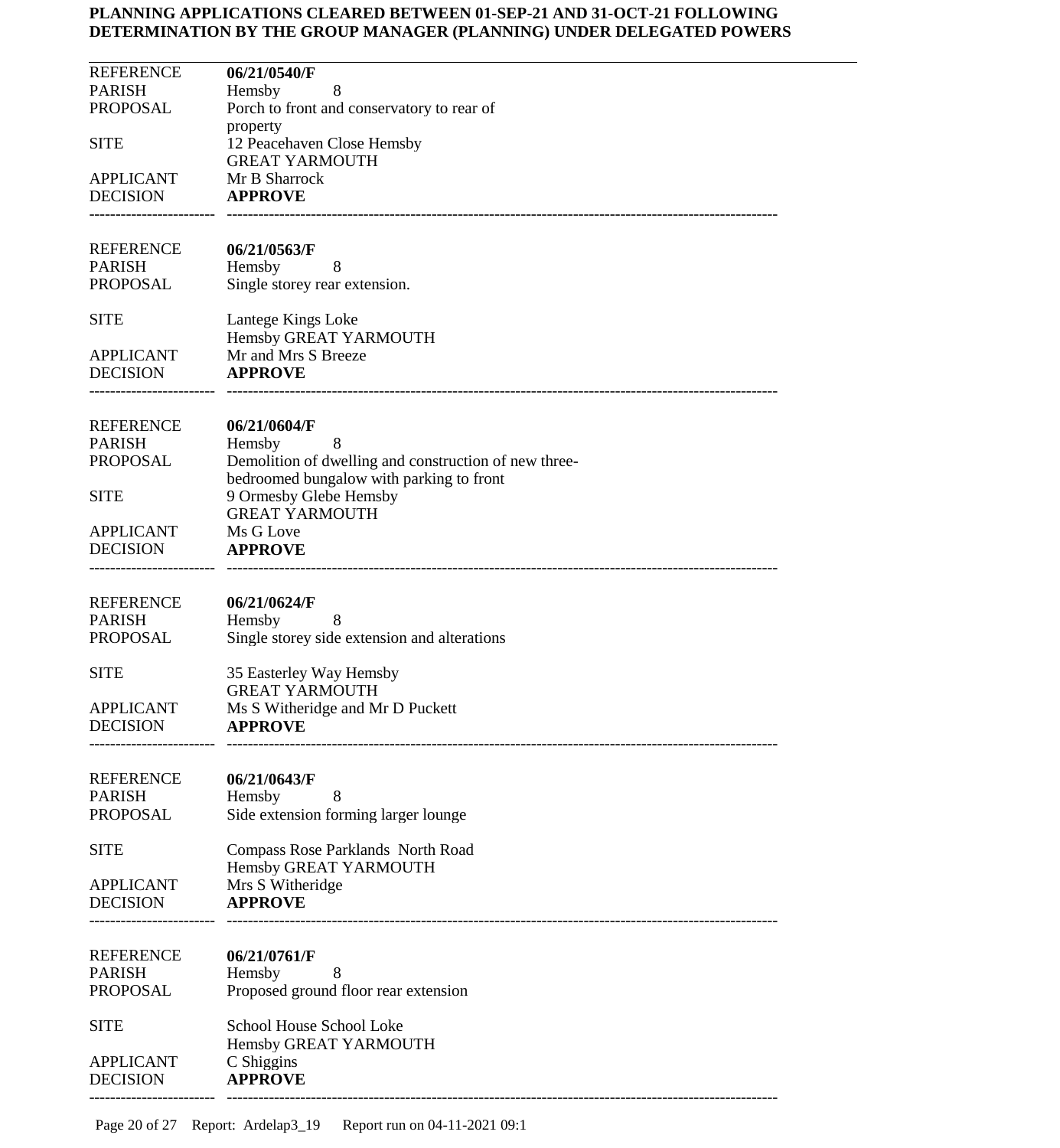| <b>REFERENCE</b><br><b>PARISH</b>   | 06/21/0786/TCA                                                                                                  |
|-------------------------------------|-----------------------------------------------------------------------------------------------------------------|
| <b>PROPOSAL</b>                     | Hemsby<br>Silver birch causing problems with neighbours hitting                                                 |
|                                     | building and over hanging problems                                                                              |
| <b>SITE</b>                         | Miadel The Street Hemsby<br><b>Norfolk</b>                                                                      |
| <b>APPLICANT</b>                    | Mr John Lintonbon                                                                                               |
| <b>DECISION</b>                     | <b>APPROVE</b>                                                                                                  |
|                                     |                                                                                                                 |
| <b>REFERENCE</b><br><b>PARISH</b>   | 06/21/0851/CD<br>8                                                                                              |
| <b>PROPOSAL</b>                     | Hemsby<br>Sub division of side garden and the construction of a                                                 |
|                                     | detached bed chalet bungalow. 06/18/0370/F Conditions(s)                                                        |
| <b>SITE</b>                         | The Old Vicarage (new bungalow adj) The Street                                                                  |
| <b>APPLICANT</b>                    | Hemsby GREAT YARMOUTH<br>Mr R Thompson                                                                          |
| <b>DECISION</b>                     | <b>APPROVE (CONDITIONS)</b>                                                                                     |
|                                     |                                                                                                                 |
| <b>REFERENCE</b>                    | 06/21/0445/F                                                                                                    |
| <b>PARISH</b>                       | Hopton On Sea<br>2                                                                                              |
| <b>PROPOSAL</b>                     | Proposed demolition of conservatory and erection of<br>a two storey side extension reducing to single storey at |
| <b>SITE</b>                         | The Old School House Lowestoft Road                                                                             |
|                                     | Hopton-on-sea Norfolk                                                                                           |
| <b>APPLICANT</b><br><b>DECISION</b> | Mr & Mrs J Buckenham<br><b>APPROVE</b>                                                                          |
|                                     |                                                                                                                 |
| <b>REFERENCE</b>                    | 06/21/0642/F                                                                                                    |
| <b>PARISH</b>                       | Hopton On Sea<br>2                                                                                              |
| <b>PROPOSAL</b>                     | Side extension to provide master suite, rear single                                                             |
| <b>SITE</b>                         | story kitchen extension and internal remodeling.<br>2 Warren Road Hopton                                        |
|                                     | <b>GREAT YARMOUTH</b>                                                                                           |
| <b>APPLICANT</b>                    | Mr and Mrs B Vyas                                                                                               |
| <b>DECISION</b>                     | <b>APPROVE</b>                                                                                                  |
|                                     |                                                                                                                 |
| <b>REFERENCE</b><br><b>PARISH</b>   | 06/21/0649/F<br>Hopton On Sea<br>2                                                                              |
| <b>PROPOSAL</b>                     | Proposed dormer extension to new en-suite bathroom                                                              |
| <b>SITE</b>                         | 18 Kennel Loke Hopton                                                                                           |
| <b>APPLICANT</b>                    | <b>GREAT YARMOUTH</b><br>Mr and Mrs Bloomfield                                                                  |
| <b>DECISION</b>                     | <b>APPROVE</b>                                                                                                  |
|                                     |                                                                                                                 |
| <b>REFERENCE</b>                    | 06/21/0722/TRE                                                                                                  |
| <b>PARISH</b>                       | Hopton On Sea<br>$\mathbf{z}$                                                                                   |
| <b>PROPOSAL</b>                     | G1 - 32x Poplar - Crown lift by 5m and reduce 6.5m canopy                                                       |
| <b>SITE</b>                         | <b>Potter Resort Coast Road</b>                                                                                 |
|                                     | Hopton-on-sea Norfolk                                                                                           |
| <b>APPLICANT</b><br><b>DECISION</b> | Mr A Broom<br><b>APPROVE</b>                                                                                    |
|                                     |                                                                                                                 |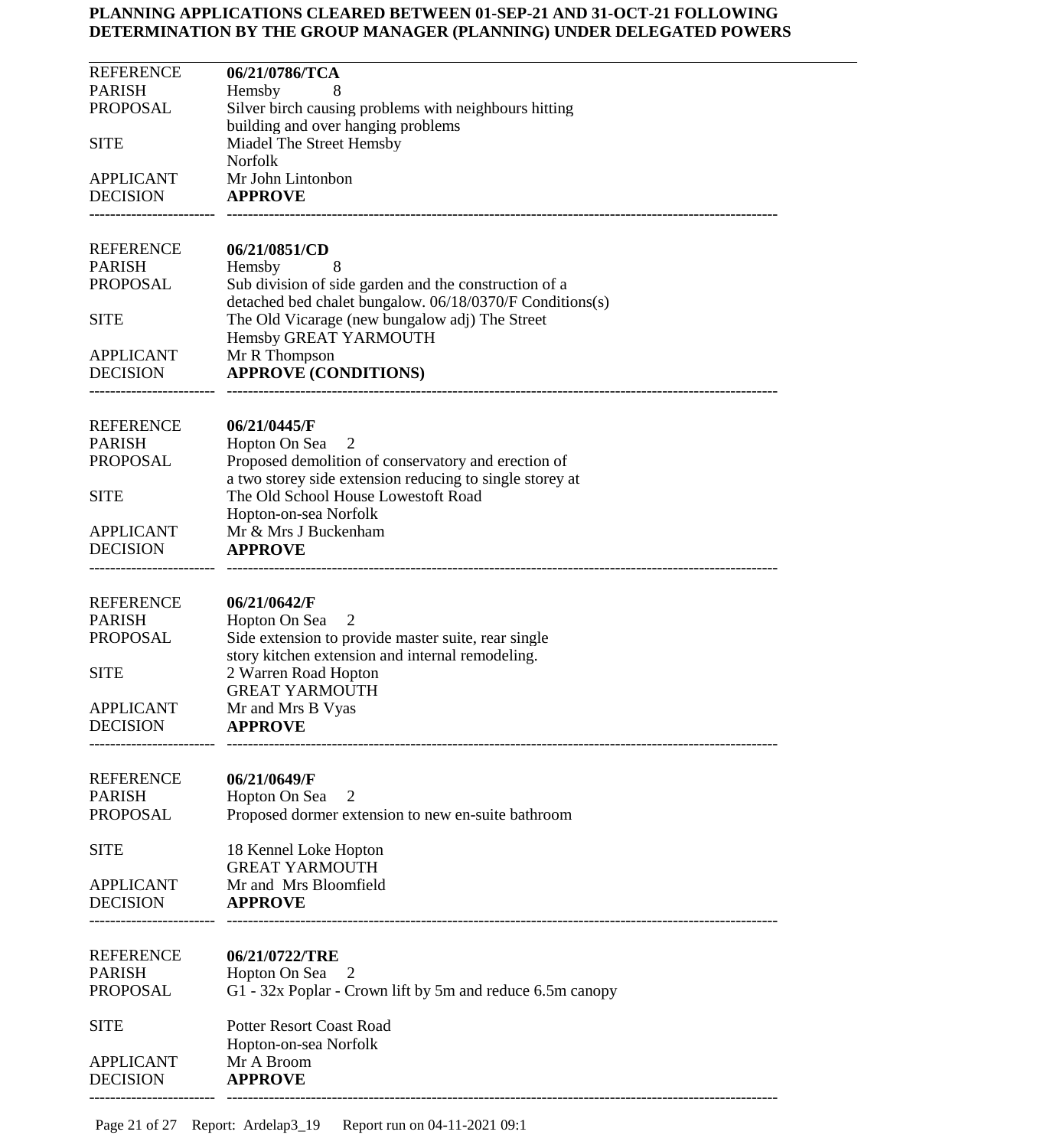| <b>REFERENCE</b> | 06/21/0077/TRE                                             |
|------------------|------------------------------------------------------------|
| <b>PARISH</b>    | Martham<br>13                                              |
| PROPOSAL         | Remove lower limb of lime tree No 5                        |
|                  |                                                            |
| <b>SITE</b>      | 9 Westgrove Rollesby Road Martham                          |
|                  | <b>GREAT YARMOUTH</b>                                      |
| <b>APPLICANT</b> | Mr D Wilton                                                |
| <b>DECISION</b>  | <b>APPROVE</b>                                             |
|                  |                                                            |
|                  |                                                            |
| <b>REFERENCE</b> | 06/21/0406/F                                               |
| <b>PARISH</b>    | Martham<br>13                                              |
| PROPOSAL         | Retrospective Application for timber framed garden room    |
|                  | $4.4m \times 3.68m \times 4.25m$                           |
| <b>SITE</b>      | Littleboroughs 47 Staithe Road                             |
|                  | Martham GREAT YARMOUTH                                     |
| <b>APPLICANT</b> | Mr J Colby                                                 |
| <b>DECISION</b>  | <b>APPROVE</b>                                             |
|                  |                                                            |
|                  |                                                            |
| REFERENCE        | 06/21/0617/CD                                              |
| <b>PARISH</b>    | Martham<br>13                                              |
| <b>PROPOSAL</b>  | Discharge of condition 14 of pp. 06/18/0149/O (Erection of |
|                  | 80 new dwellings with new access points, associated        |
| <b>SITE</b>      | Repps Road (Land to the North of) Martham                  |
|                  | <b>GREAT YARMOUTH Norfolk</b>                              |
| <b>APPLICANT</b> | Mr J Reeve                                                 |
| <b>DECISION</b>  | <b>APPROVE (CONDITIONS)</b>                                |
|                  |                                                            |
|                  |                                                            |
| <b>REFERENCE</b> | 06/21/0632/EU                                              |
| <b>PARISH</b>    | Martham<br>13                                              |
| PROPOSAL         | Allication for a lawful development certificate for        |
|                  | existing use of 25 and 25a Hemby Road as no.2 separate     |
| <b>SITE</b>      | 25 Hemsby Road Martham                                     |
|                  | <b>GREAT YARMOUTH Norfolk</b>                              |
| <b>APPLICANT</b> | Mr S Moore                                                 |
| <b>DECISION</b>  | <b>EST/LAW USE REF</b>                                     |
|                  |                                                            |
|                  |                                                            |
| <b>REFERENCE</b> | 06/21/0743/CD                                              |
| <b>PARISH</b>    | Martham<br>13                                              |
| <b>PROPOSAL</b>  | Discharge of condition 4 of pp 06/20/0682/f - (detached    |
|                  | cart shed) - Arborist report confirming root protection    |
| <b>SITE</b>      | Yew Tree Barn 49a Staithe Road                             |
|                  | Martham                                                    |
| <b>APPLICANT</b> | Mr & Mrs J Johnson                                         |
| <b>DECISION</b>  | <b>APPROVE (CONDITIONS)</b>                                |
|                  |                                                            |
|                  |                                                            |
| <b>REFERENCE</b> | 06/21/0014/F                                               |
| <b>PARISH</b>    | Mautby<br>6                                                |
| <b>PROPOSAL</b>  | Porch entrance to rear extension; extension to             |
|                  | summer house; second storey extension                      |
| <b>SITE</b>      | 12 Thrigby Road Runham                                     |
|                  | <b>GREAT YARMOUTH Norfolk</b>                              |
| <b>APPLICANT</b> | Mr J Wright                                                |
| <b>DECISION</b>  | <b>APPROVE</b>                                             |
|                  |                                                            |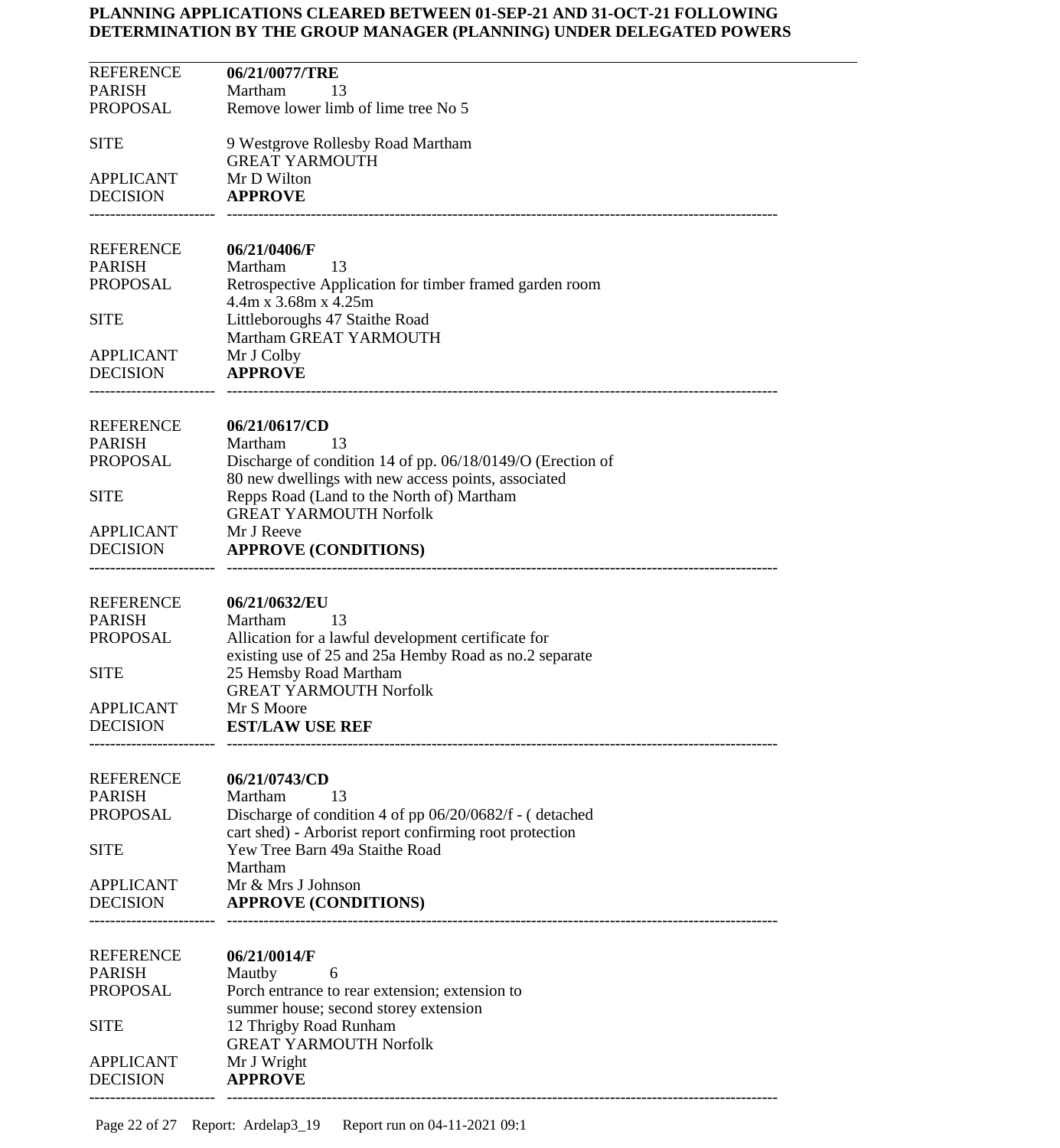| <b>REFERENCE</b><br><b>PARISH</b><br><b>PROPOSAL</b><br><b>SITE</b> | 06/21/0764/F<br>Mautby<br>6<br>Proposed barn conversion with extension to form new<br>residential dwelling<br>Field View 9 Blanks Close Mautby<br><b>GREAT YARMOUTH Norfolk</b> |
|---------------------------------------------------------------------|---------------------------------------------------------------------------------------------------------------------------------------------------------------------------------|
| <b>APPLICANT</b><br><b>DECISION</b>                                 | Mrs D Gower<br><b>APPROVE</b>                                                                                                                                                   |
| <b>REFERENCE</b><br><b>PARISH</b><br><b>PROPOSAL</b>                | 06/20/0580/F<br>Ormesby St.Marg 16<br>Single storey front side and rear extensions and proposed<br>garage and store                                                             |
| <b>SITE</b><br><b>APPLICANT</b>                                     | 27 Ranworth Drive Ormesby St Margaret<br><b>GREAT YARMOUTH</b><br>Mr D Shreeve                                                                                                  |
| <b>DECISION</b>                                                     | <b>APPROVE</b>                                                                                                                                                                  |
| <b>REFERENCE</b><br><b>PARISH</b><br><b>PROPOSAL</b>                | 06/21/0125/CD<br>Ormesby St.Marg 16<br>Discharge conds $3 & 4$ of pp 06/20/0291/F (bung/gge) in<br>respect of arbori report and Phase1 contamination report                     |
| <b>SITE</b><br><b>APPLICANT</b>                                     | 27 Station Road (land at rear of) Ormesby St Margaret<br><b>GREAT YARMOUTH</b><br>Mr L Marsden                                                                                  |
| <b>DECISION</b>                                                     | <b>APPROVE (CONDITIONS)</b>                                                                                                                                                     |
| <b>REFERENCE</b><br><b>PARISH</b><br><b>PROPOSAL</b>                | 06/21/0290/CD<br>Ormesby St.Marg 16<br>Discharge condition 5 of pp (7 dwellings) and condition 3<br>of pp 06/19/0161/D (reserved matters)                                       |
| <b>SITE</b><br><b>APPLICANT</b>                                     | 74 Station Road Beechcroft<br>Ormesby St Margaret GREAT YARMOUTH<br>Mr D Troy                                                                                                   |
| <b>DECISION</b>                                                     | <b>APPROVE (CONDITIONS)</b>                                                                                                                                                     |
| <b>REFERENCE</b><br><b>PARISH</b><br><b>PROPOSAL</b>                | 06/21/0485/F<br>Ormesby St.Marg 16<br>Removal of conservatory and erection of single storey<br>extension to form day room with lantern lights to front                          |
| <b>SITE</b><br><b>APPLICANT</b>                                     | 32 Private Road Ormesby St Margaret<br><b>GREAT YARMOUTH</b><br>Mrs V Clark                                                                                                     |
| <b>DECISION</b>                                                     | <b>APPROVE</b>                                                                                                                                                                  |
| <b>REFERENCE</b><br><b>PARISH</b><br><b>PROPOSAL</b>                | 06/21/0488/CD<br>Ormesby St.Marg 16<br>Discharge conditions $3/4/5/10/12/14$ of pp 06/19/0441/F (four<br>bungalows and garages)                                                 |
| <b>SITE</b><br><b>APPLICANT</b>                                     | 32 Beach Road Scratby<br><b>GREAT YARMOUTH</b><br>Mr W Bensley                                                                                                                  |
| <b>DECISION</b>                                                     | <b>APPROVE (CONDITIONS)</b>                                                                                                                                                     |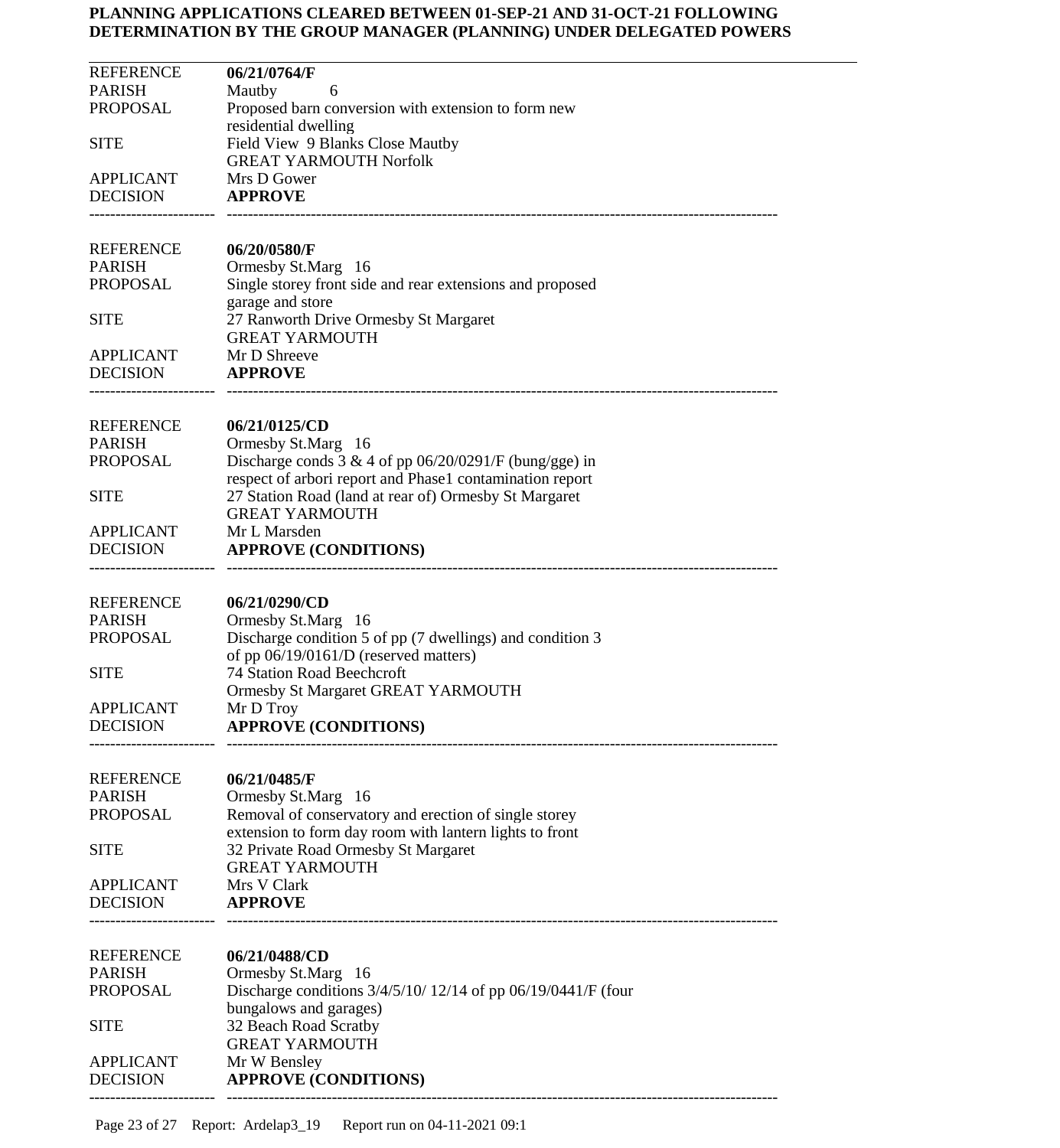| <b>REFERENCE</b>                    | 06/21/0552/F                                                                           |
|-------------------------------------|----------------------------------------------------------------------------------------|
| <b>PARISH</b><br><b>PROPOSAL</b>    | Ormesby St.Marg 16<br>Replacement of two-bedroomed single storey house with            |
|                                     | three-bedroomed single storey                                                          |
| <b>SITE</b>                         | <b>6 Scratby Crescent Scratby</b>                                                      |
|                                     | <b>GREAT YARMOUTH</b>                                                                  |
| <b>APPLICANT</b><br><b>DECISION</b> | Mr and Mrs M Hutchinson<br><b>APPROVE</b>                                              |
|                                     |                                                                                        |
| <b>REFERENCE</b>                    | 06/21/0607/F                                                                           |
| <b>PARISH</b>                       | Ormesby St.Marg 16                                                                     |
| <b>PROPOSAL</b>                     | Demolition of single storey dwelling and detached garage;                              |
|                                     | new single storey dwelling and integral garage                                         |
| <b>SITE</b>                         | 1 Tern Road White Lodge<br>Scratby GREAT YARMOUTH                                      |
| <b>APPLICANT</b>                    | Mr and Mrs Thomas                                                                      |
| <b>DECISION</b>                     | <b>APPROVE</b>                                                                         |
|                                     |                                                                                        |
| REFERENCE                           | 06/21/0666/F                                                                           |
| <b>PARISH</b><br><b>PROPOSAL</b>    | Ormesby St.Marg 16                                                                     |
|                                     | Erection of 1.5 Storey extension to the front of the<br>property, replacing the garage |
| <b>SITE</b>                         | 70 Station Road Claeg                                                                  |
|                                     | Ormesby St Margaret GREAT YARMOUTH                                                     |
| <b>APPLICANT</b>                    | Ms M Bell                                                                              |
| <b>DECISION</b>                     | <b>APPROVE</b>                                                                         |
| <b>REFERENCE</b>                    | 06/21/0705/TRE                                                                         |
| <b>PARISH</b>                       | Ormesby St.Marg 16                                                                     |
| <b>PROPOSAL</b>                     | T15 - Beech - Fell                                                                     |
|                                     | shape 1-1.5m laterals and up to 2m in height                                           |
| <b>SITE</b>                         | 1 Bracecamp Close Ormesby<br><b>GREAT YARMOUTH Norfolk</b>                             |
| <b>APPLICANT</b>                    | Mrs A Mobbs                                                                            |
| <b>DECISION</b>                     | <b>REFUSED</b>                                                                         |
|                                     |                                                                                        |
| <b>REFERENCE</b>                    | 06/21/0433/F                                                                           |
| <b>PARISH</b><br><b>PROPOSAL</b>    | 13<br>Repps<br>Two storey side and single storey rear extension, and                   |
|                                     | roof conversion, plus balconey to south elevation                                      |
| <b>SITE</b>                         | <b>Reed Cottage Ashby Road</b>                                                         |
|                                     | Repps GREAT YARMOUTH                                                                   |
| <b>APPLICANT</b>                    | Mr and Mrs D Saunders                                                                  |
| <b>DECISION</b>                     | <b>APPROVE</b>                                                                         |
| <b>REFERENCE</b>                    | 06/21/0454/CU                                                                          |
| <b>PARISH</b>                       | Rollesby<br>13                                                                         |
| <b>PROPOSAL</b>                     | Change of use of playing field for car boot sales to                                   |
| <b>SITE</b>                         | be held 28 days a year - Saturdays 06:30 - 13:00                                       |
|                                     | Rollesby Playing Field Main Road<br>Rollesby GREAT YARMOUTH                            |
| <b>APPLICANT</b>                    | Mrs S Hunt                                                                             |
| <b>DECISION</b>                     | <b>APPROVE</b>                                                                         |
|                                     |                                                                                        |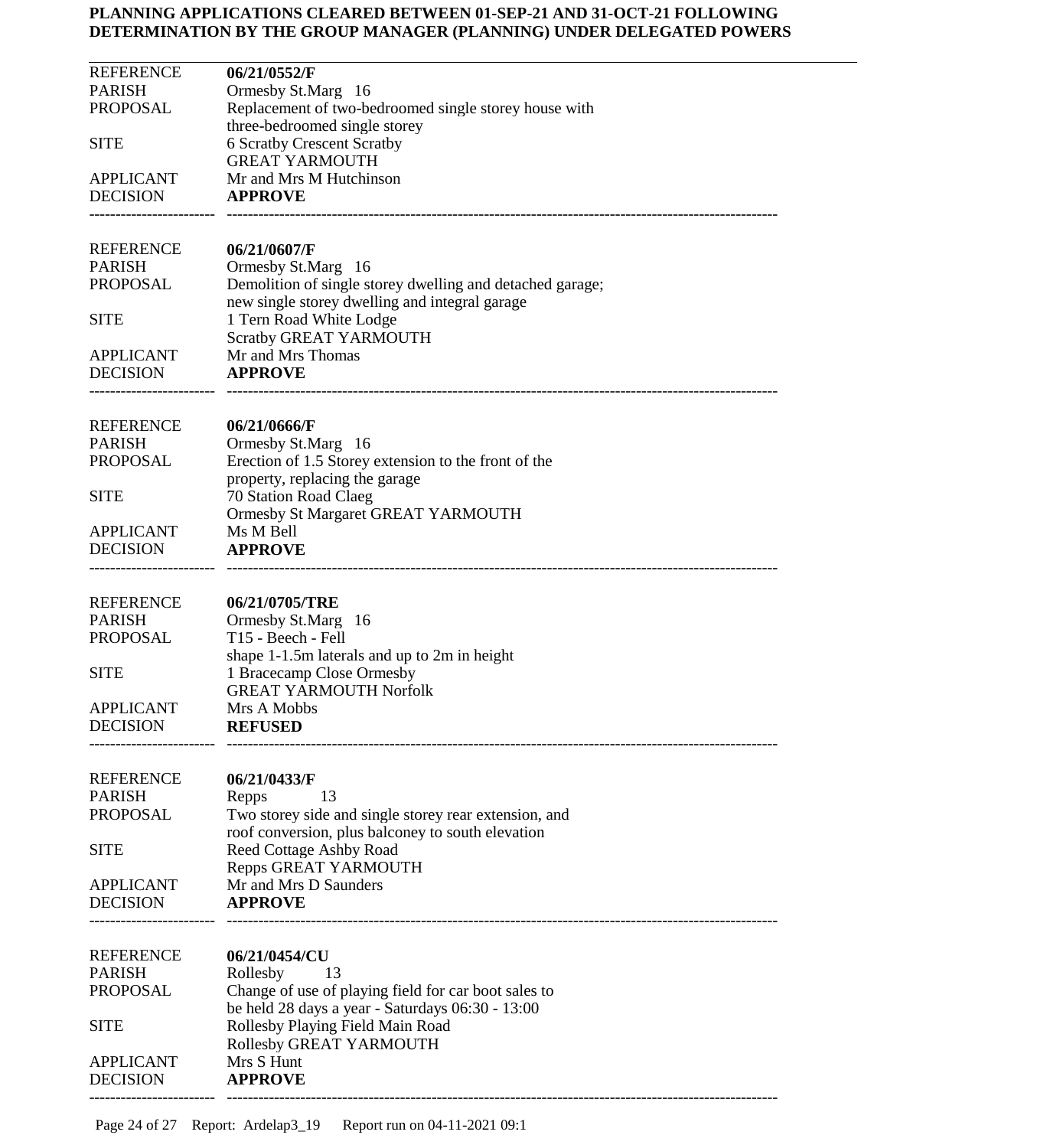| <b>PARISH</b><br>Rollesby<br>13<br><b>PROPOSAL</b><br>ROOF TILES : CREST PLANUM-BLACK/GREY<br>WIENERBERGER HARTLEBURY TUSCAN RED MULTI<br><b>SITE</b><br>Kemps Farm Back Lane<br>Rollesby GREAT YARMOUTH<br>Mr G Roll<br><b>APPLICANT</b><br><b>DECISION</b><br><b>Accept Amend Notice</b><br><b>REFERENCE</b><br>06/21/0677/TRE<br><b>PARISH</b><br>Rollesby<br>- 13<br>PROPOSAL<br>T1 - Blue Alantic Cedar - reduce size by 2.5 metres<br><b>SITE</b><br><b>West Croft Rectory Close</b><br><b>Rollesby Norfolk</b><br><b>APPLICANT</b><br>Mr P Brown<br><b>APPROVE</b><br><b>DECISION</b><br><b>REFERENCE</b><br>06/21/0815/NMA<br><b>PARISH</b><br>Rollesby<br>- 13<br><b>PROPOSAL</b><br>Removal of 1 agricultural buildings; Construction of<br>single storey barn to dwelling; Construction of<br>Kemps Farm Back Lane<br><b>SITE</b><br>Rollesby GREAT YARMOUTH<br>Mr G Roll<br><b>APPLICANT</b><br><b>DECISION</b><br><b>Accept Amend Notice</b><br><b>REFERENCE</b><br>06/21/0511/TCA<br><b>PARISH</b><br>Somerton<br>8<br><b>PROPOSAL</b><br>Sorbus (T1) - Fell dead tree<br>Removal of loose broken branches<br>The Gables The Street<br><b>SITE</b><br><b>West Somerton Somerton</b><br><b>APPLICANT</b><br>Mrs J Robinson<br><b>DECISION</b><br><b>NO OBJECTION</b><br><b>REFERENCE</b><br>06/21/0513/TCA<br><b>PARISH</b><br>Somerton<br>8<br><b>PROPOSAL</b><br>T1 Hedge - Reduction and reshaping as overgrown<br>Hazel - Re-coppicing as overgrown<br>The Gables The Street<br><b>SITE</b><br><b>West Somerton Somerton</b><br>Mrs J Robinson<br><b>APPLICANT</b><br><b>DECISION</b><br><b>APPROVE</b><br><b>REFERENCE</b><br>06/21/0682/F<br><b>PARISH</b><br><b>West Caister</b><br>4<br><b>PROPOSAL</b><br>Single storey rear extension<br><b>Breydon View West Road</b><br><b>SITE</b><br>West Caister GREAT YARMOUTH<br><b>APPLICANT</b><br>Ms B Madle<br><b>DECISION</b><br><b>APPROVE</b> | <b>REFERENCE</b> | 06/21/0571/NMA |
|--------------------------------------------------------------------------------------------------------------------------------------------------------------------------------------------------------------------------------------------------------------------------------------------------------------------------------------------------------------------------------------------------------------------------------------------------------------------------------------------------------------------------------------------------------------------------------------------------------------------------------------------------------------------------------------------------------------------------------------------------------------------------------------------------------------------------------------------------------------------------------------------------------------------------------------------------------------------------------------------------------------------------------------------------------------------------------------------------------------------------------------------------------------------------------------------------------------------------------------------------------------------------------------------------------------------------------------------------------------------------------------------------------------------------------------------------------------------------------------------------------------------------------------------------------------------------------------------------------------------------------------------------------------------------------------------------------------------------------------------------------------------------------------------------------------------------------------------------------------------------------------------------------------------|------------------|----------------|
|                                                                                                                                                                                                                                                                                                                                                                                                                                                                                                                                                                                                                                                                                                                                                                                                                                                                                                                                                                                                                                                                                                                                                                                                                                                                                                                                                                                                                                                                                                                                                                                                                                                                                                                                                                                                                                                                                                                    |                  |                |
|                                                                                                                                                                                                                                                                                                                                                                                                                                                                                                                                                                                                                                                                                                                                                                                                                                                                                                                                                                                                                                                                                                                                                                                                                                                                                                                                                                                                                                                                                                                                                                                                                                                                                                                                                                                                                                                                                                                    |                  |                |
|                                                                                                                                                                                                                                                                                                                                                                                                                                                                                                                                                                                                                                                                                                                                                                                                                                                                                                                                                                                                                                                                                                                                                                                                                                                                                                                                                                                                                                                                                                                                                                                                                                                                                                                                                                                                                                                                                                                    |                  |                |
|                                                                                                                                                                                                                                                                                                                                                                                                                                                                                                                                                                                                                                                                                                                                                                                                                                                                                                                                                                                                                                                                                                                                                                                                                                                                                                                                                                                                                                                                                                                                                                                                                                                                                                                                                                                                                                                                                                                    |                  |                |
|                                                                                                                                                                                                                                                                                                                                                                                                                                                                                                                                                                                                                                                                                                                                                                                                                                                                                                                                                                                                                                                                                                                                                                                                                                                                                                                                                                                                                                                                                                                                                                                                                                                                                                                                                                                                                                                                                                                    |                  |                |
|                                                                                                                                                                                                                                                                                                                                                                                                                                                                                                                                                                                                                                                                                                                                                                                                                                                                                                                                                                                                                                                                                                                                                                                                                                                                                                                                                                                                                                                                                                                                                                                                                                                                                                                                                                                                                                                                                                                    |                  |                |
|                                                                                                                                                                                                                                                                                                                                                                                                                                                                                                                                                                                                                                                                                                                                                                                                                                                                                                                                                                                                                                                                                                                                                                                                                                                                                                                                                                                                                                                                                                                                                                                                                                                                                                                                                                                                                                                                                                                    |                  |                |
|                                                                                                                                                                                                                                                                                                                                                                                                                                                                                                                                                                                                                                                                                                                                                                                                                                                                                                                                                                                                                                                                                                                                                                                                                                                                                                                                                                                                                                                                                                                                                                                                                                                                                                                                                                                                                                                                                                                    |                  |                |
|                                                                                                                                                                                                                                                                                                                                                                                                                                                                                                                                                                                                                                                                                                                                                                                                                                                                                                                                                                                                                                                                                                                                                                                                                                                                                                                                                                                                                                                                                                                                                                                                                                                                                                                                                                                                                                                                                                                    |                  |                |
|                                                                                                                                                                                                                                                                                                                                                                                                                                                                                                                                                                                                                                                                                                                                                                                                                                                                                                                                                                                                                                                                                                                                                                                                                                                                                                                                                                                                                                                                                                                                                                                                                                                                                                                                                                                                                                                                                                                    |                  |                |
|                                                                                                                                                                                                                                                                                                                                                                                                                                                                                                                                                                                                                                                                                                                                                                                                                                                                                                                                                                                                                                                                                                                                                                                                                                                                                                                                                                                                                                                                                                                                                                                                                                                                                                                                                                                                                                                                                                                    |                  |                |
|                                                                                                                                                                                                                                                                                                                                                                                                                                                                                                                                                                                                                                                                                                                                                                                                                                                                                                                                                                                                                                                                                                                                                                                                                                                                                                                                                                                                                                                                                                                                                                                                                                                                                                                                                                                                                                                                                                                    |                  |                |
|                                                                                                                                                                                                                                                                                                                                                                                                                                                                                                                                                                                                                                                                                                                                                                                                                                                                                                                                                                                                                                                                                                                                                                                                                                                                                                                                                                                                                                                                                                                                                                                                                                                                                                                                                                                                                                                                                                                    |                  |                |
|                                                                                                                                                                                                                                                                                                                                                                                                                                                                                                                                                                                                                                                                                                                                                                                                                                                                                                                                                                                                                                                                                                                                                                                                                                                                                                                                                                                                                                                                                                                                                                                                                                                                                                                                                                                                                                                                                                                    |                  |                |
|                                                                                                                                                                                                                                                                                                                                                                                                                                                                                                                                                                                                                                                                                                                                                                                                                                                                                                                                                                                                                                                                                                                                                                                                                                                                                                                                                                                                                                                                                                                                                                                                                                                                                                                                                                                                                                                                                                                    |                  |                |
|                                                                                                                                                                                                                                                                                                                                                                                                                                                                                                                                                                                                                                                                                                                                                                                                                                                                                                                                                                                                                                                                                                                                                                                                                                                                                                                                                                                                                                                                                                                                                                                                                                                                                                                                                                                                                                                                                                                    |                  |                |
|                                                                                                                                                                                                                                                                                                                                                                                                                                                                                                                                                                                                                                                                                                                                                                                                                                                                                                                                                                                                                                                                                                                                                                                                                                                                                                                                                                                                                                                                                                                                                                                                                                                                                                                                                                                                                                                                                                                    |                  |                |
|                                                                                                                                                                                                                                                                                                                                                                                                                                                                                                                                                                                                                                                                                                                                                                                                                                                                                                                                                                                                                                                                                                                                                                                                                                                                                                                                                                                                                                                                                                                                                                                                                                                                                                                                                                                                                                                                                                                    |                  |                |
|                                                                                                                                                                                                                                                                                                                                                                                                                                                                                                                                                                                                                                                                                                                                                                                                                                                                                                                                                                                                                                                                                                                                                                                                                                                                                                                                                                                                                                                                                                                                                                                                                                                                                                                                                                                                                                                                                                                    |                  |                |
|                                                                                                                                                                                                                                                                                                                                                                                                                                                                                                                                                                                                                                                                                                                                                                                                                                                                                                                                                                                                                                                                                                                                                                                                                                                                                                                                                                                                                                                                                                                                                                                                                                                                                                                                                                                                                                                                                                                    |                  |                |
|                                                                                                                                                                                                                                                                                                                                                                                                                                                                                                                                                                                                                                                                                                                                                                                                                                                                                                                                                                                                                                                                                                                                                                                                                                                                                                                                                                                                                                                                                                                                                                                                                                                                                                                                                                                                                                                                                                                    |                  |                |
|                                                                                                                                                                                                                                                                                                                                                                                                                                                                                                                                                                                                                                                                                                                                                                                                                                                                                                                                                                                                                                                                                                                                                                                                                                                                                                                                                                                                                                                                                                                                                                                                                                                                                                                                                                                                                                                                                                                    |                  |                |
|                                                                                                                                                                                                                                                                                                                                                                                                                                                                                                                                                                                                                                                                                                                                                                                                                                                                                                                                                                                                                                                                                                                                                                                                                                                                                                                                                                                                                                                                                                                                                                                                                                                                                                                                                                                                                                                                                                                    |                  |                |
|                                                                                                                                                                                                                                                                                                                                                                                                                                                                                                                                                                                                                                                                                                                                                                                                                                                                                                                                                                                                                                                                                                                                                                                                                                                                                                                                                                                                                                                                                                                                                                                                                                                                                                                                                                                                                                                                                                                    |                  |                |
|                                                                                                                                                                                                                                                                                                                                                                                                                                                                                                                                                                                                                                                                                                                                                                                                                                                                                                                                                                                                                                                                                                                                                                                                                                                                                                                                                                                                                                                                                                                                                                                                                                                                                                                                                                                                                                                                                                                    |                  |                |
|                                                                                                                                                                                                                                                                                                                                                                                                                                                                                                                                                                                                                                                                                                                                                                                                                                                                                                                                                                                                                                                                                                                                                                                                                                                                                                                                                                                                                                                                                                                                                                                                                                                                                                                                                                                                                                                                                                                    |                  |                |
|                                                                                                                                                                                                                                                                                                                                                                                                                                                                                                                                                                                                                                                                                                                                                                                                                                                                                                                                                                                                                                                                                                                                                                                                                                                                                                                                                                                                                                                                                                                                                                                                                                                                                                                                                                                                                                                                                                                    |                  |                |
|                                                                                                                                                                                                                                                                                                                                                                                                                                                                                                                                                                                                                                                                                                                                                                                                                                                                                                                                                                                                                                                                                                                                                                                                                                                                                                                                                                                                                                                                                                                                                                                                                                                                                                                                                                                                                                                                                                                    |                  |                |
|                                                                                                                                                                                                                                                                                                                                                                                                                                                                                                                                                                                                                                                                                                                                                                                                                                                                                                                                                                                                                                                                                                                                                                                                                                                                                                                                                                                                                                                                                                                                                                                                                                                                                                                                                                                                                                                                                                                    |                  |                |
|                                                                                                                                                                                                                                                                                                                                                                                                                                                                                                                                                                                                                                                                                                                                                                                                                                                                                                                                                                                                                                                                                                                                                                                                                                                                                                                                                                                                                                                                                                                                                                                                                                                                                                                                                                                                                                                                                                                    |                  |                |
|                                                                                                                                                                                                                                                                                                                                                                                                                                                                                                                                                                                                                                                                                                                                                                                                                                                                                                                                                                                                                                                                                                                                                                                                                                                                                                                                                                                                                                                                                                                                                                                                                                                                                                                                                                                                                                                                                                                    |                  |                |
|                                                                                                                                                                                                                                                                                                                                                                                                                                                                                                                                                                                                                                                                                                                                                                                                                                                                                                                                                                                                                                                                                                                                                                                                                                                                                                                                                                                                                                                                                                                                                                                                                                                                                                                                                                                                                                                                                                                    |                  |                |
|                                                                                                                                                                                                                                                                                                                                                                                                                                                                                                                                                                                                                                                                                                                                                                                                                                                                                                                                                                                                                                                                                                                                                                                                                                                                                                                                                                                                                                                                                                                                                                                                                                                                                                                                                                                                                                                                                                                    |                  |                |
|                                                                                                                                                                                                                                                                                                                                                                                                                                                                                                                                                                                                                                                                                                                                                                                                                                                                                                                                                                                                                                                                                                                                                                                                                                                                                                                                                                                                                                                                                                                                                                                                                                                                                                                                                                                                                                                                                                                    |                  |                |
|                                                                                                                                                                                                                                                                                                                                                                                                                                                                                                                                                                                                                                                                                                                                                                                                                                                                                                                                                                                                                                                                                                                                                                                                                                                                                                                                                                                                                                                                                                                                                                                                                                                                                                                                                                                                                                                                                                                    |                  |                |
|                                                                                                                                                                                                                                                                                                                                                                                                                                                                                                                                                                                                                                                                                                                                                                                                                                                                                                                                                                                                                                                                                                                                                                                                                                                                                                                                                                                                                                                                                                                                                                                                                                                                                                                                                                                                                                                                                                                    |                  |                |
|                                                                                                                                                                                                                                                                                                                                                                                                                                                                                                                                                                                                                                                                                                                                                                                                                                                                                                                                                                                                                                                                                                                                                                                                                                                                                                                                                                                                                                                                                                                                                                                                                                                                                                                                                                                                                                                                                                                    |                  |                |
|                                                                                                                                                                                                                                                                                                                                                                                                                                                                                                                                                                                                                                                                                                                                                                                                                                                                                                                                                                                                                                                                                                                                                                                                                                                                                                                                                                                                                                                                                                                                                                                                                                                                                                                                                                                                                                                                                                                    |                  |                |
|                                                                                                                                                                                                                                                                                                                                                                                                                                                                                                                                                                                                                                                                                                                                                                                                                                                                                                                                                                                                                                                                                                                                                                                                                                                                                                                                                                                                                                                                                                                                                                                                                                                                                                                                                                                                                                                                                                                    |                  |                |
|                                                                                                                                                                                                                                                                                                                                                                                                                                                                                                                                                                                                                                                                                                                                                                                                                                                                                                                                                                                                                                                                                                                                                                                                                                                                                                                                                                                                                                                                                                                                                                                                                                                                                                                                                                                                                                                                                                                    |                  |                |
|                                                                                                                                                                                                                                                                                                                                                                                                                                                                                                                                                                                                                                                                                                                                                                                                                                                                                                                                                                                                                                                                                                                                                                                                                                                                                                                                                                                                                                                                                                                                                                                                                                                                                                                                                                                                                                                                                                                    |                  |                |
|                                                                                                                                                                                                                                                                                                                                                                                                                                                                                                                                                                                                                                                                                                                                                                                                                                                                                                                                                                                                                                                                                                                                                                                                                                                                                                                                                                                                                                                                                                                                                                                                                                                                                                                                                                                                                                                                                                                    |                  |                |
|                                                                                                                                                                                                                                                                                                                                                                                                                                                                                                                                                                                                                                                                                                                                                                                                                                                                                                                                                                                                                                                                                                                                                                                                                                                                                                                                                                                                                                                                                                                                                                                                                                                                                                                                                                                                                                                                                                                    |                  |                |
|                                                                                                                                                                                                                                                                                                                                                                                                                                                                                                                                                                                                                                                                                                                                                                                                                                                                                                                                                                                                                                                                                                                                                                                                                                                                                                                                                                                                                                                                                                                                                                                                                                                                                                                                                                                                                                                                                                                    |                  |                |
|                                                                                                                                                                                                                                                                                                                                                                                                                                                                                                                                                                                                                                                                                                                                                                                                                                                                                                                                                                                                                                                                                                                                                                                                                                                                                                                                                                                                                                                                                                                                                                                                                                                                                                                                                                                                                                                                                                                    |                  |                |
|                                                                                                                                                                                                                                                                                                                                                                                                                                                                                                                                                                                                                                                                                                                                                                                                                                                                                                                                                                                                                                                                                                                                                                                                                                                                                                                                                                                                                                                                                                                                                                                                                                                                                                                                                                                                                                                                                                                    |                  |                |
|                                                                                                                                                                                                                                                                                                                                                                                                                                                                                                                                                                                                                                                                                                                                                                                                                                                                                                                                                                                                                                                                                                                                                                                                                                                                                                                                                                                                                                                                                                                                                                                                                                                                                                                                                                                                                                                                                                                    |                  |                |
|                                                                                                                                                                                                                                                                                                                                                                                                                                                                                                                                                                                                                                                                                                                                                                                                                                                                                                                                                                                                                                                                                                                                                                                                                                                                                                                                                                                                                                                                                                                                                                                                                                                                                                                                                                                                                                                                                                                    |                  |                |
|                                                                                                                                                                                                                                                                                                                                                                                                                                                                                                                                                                                                                                                                                                                                                                                                                                                                                                                                                                                                                                                                                                                                                                                                                                                                                                                                                                                                                                                                                                                                                                                                                                                                                                                                                                                                                                                                                                                    |                  |                |
|                                                                                                                                                                                                                                                                                                                                                                                                                                                                                                                                                                                                                                                                                                                                                                                                                                                                                                                                                                                                                                                                                                                                                                                                                                                                                                                                                                                                                                                                                                                                                                                                                                                                                                                                                                                                                                                                                                                    |                  |                |
|                                                                                                                                                                                                                                                                                                                                                                                                                                                                                                                                                                                                                                                                                                                                                                                                                                                                                                                                                                                                                                                                                                                                                                                                                                                                                                                                                                                                                                                                                                                                                                                                                                                                                                                                                                                                                                                                                                                    |                  |                |
|                                                                                                                                                                                                                                                                                                                                                                                                                                                                                                                                                                                                                                                                                                                                                                                                                                                                                                                                                                                                                                                                                                                                                                                                                                                                                                                                                                                                                                                                                                                                                                                                                                                                                                                                                                                                                                                                                                                    |                  |                |
|                                                                                                                                                                                                                                                                                                                                                                                                                                                                                                                                                                                                                                                                                                                                                                                                                                                                                                                                                                                                                                                                                                                                                                                                                                                                                                                                                                                                                                                                                                                                                                                                                                                                                                                                                                                                                                                                                                                    |                  |                |
|                                                                                                                                                                                                                                                                                                                                                                                                                                                                                                                                                                                                                                                                                                                                                                                                                                                                                                                                                                                                                                                                                                                                                                                                                                                                                                                                                                                                                                                                                                                                                                                                                                                                                                                                                                                                                                                                                                                    |                  |                |
|                                                                                                                                                                                                                                                                                                                                                                                                                                                                                                                                                                                                                                                                                                                                                                                                                                                                                                                                                                                                                                                                                                                                                                                                                                                                                                                                                                                                                                                                                                                                                                                                                                                                                                                                                                                                                                                                                                                    |                  |                |
|                                                                                                                                                                                                                                                                                                                                                                                                                                                                                                                                                                                                                                                                                                                                                                                                                                                                                                                                                                                                                                                                                                                                                                                                                                                                                                                                                                                                                                                                                                                                                                                                                                                                                                                                                                                                                                                                                                                    |                  |                |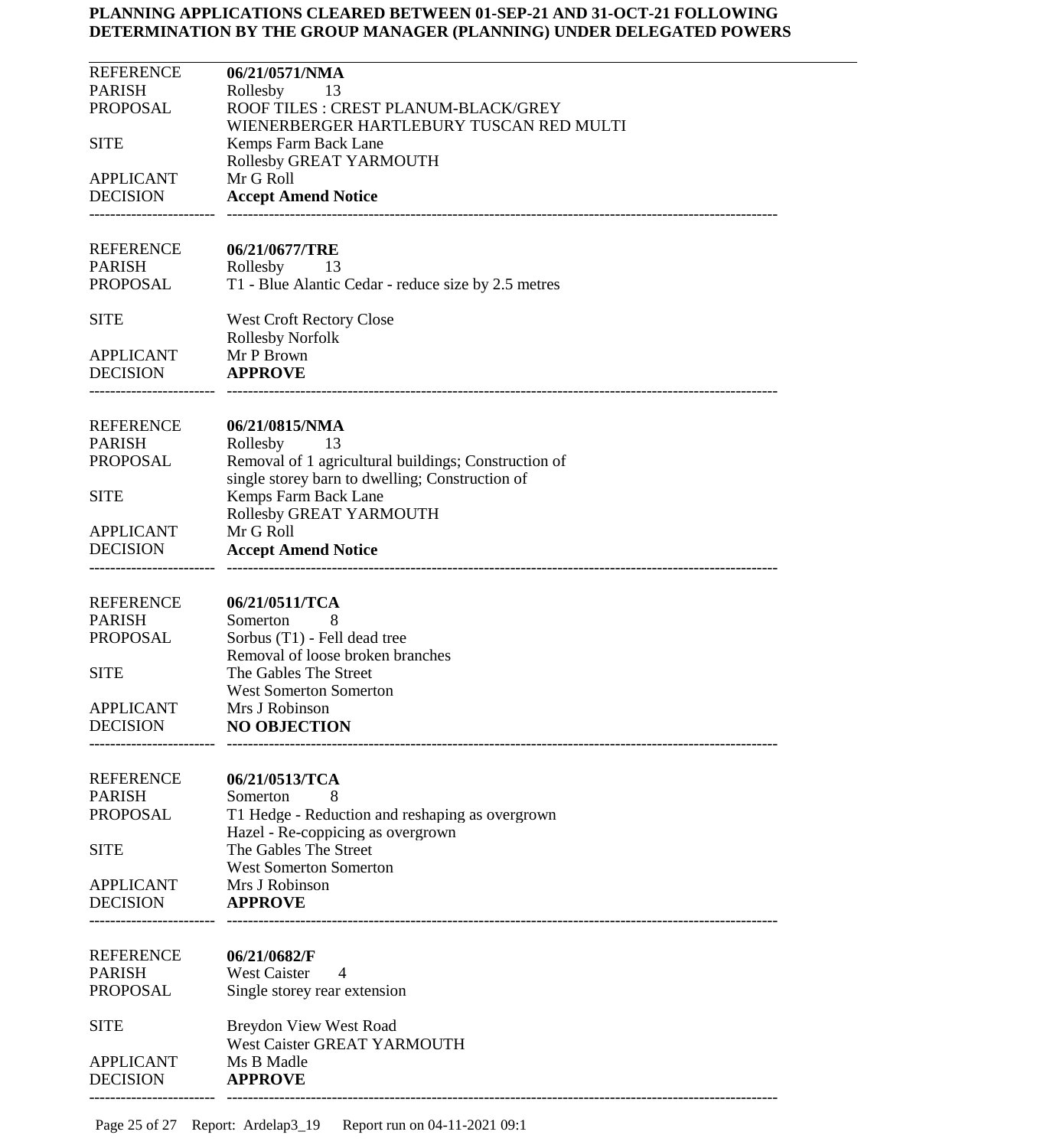| <b>REFERENCE</b>                    | 06/20/0692/F                                                                                                   |
|-------------------------------------|----------------------------------------------------------------------------------------------------------------|
| <b>PARISH</b>                       | Winterton<br>8                                                                                                 |
| <b>PROPOSAL</b>                     | Demolish existing sub standard timber frame holiday<br>dwelling and replace with purpose built chalet bungalow |
| <b>SITE</b>                         | 36 Long Beach Estate Happy Valley                                                                              |
|                                     | Winterton GREAT YARMOUTH                                                                                       |
| <b>APPLICANT</b>                    | Mr F Little                                                                                                    |
| <b>DECISION</b>                     | <b>APPROVE</b>                                                                                                 |
|                                     |                                                                                                                |
| <b>REFERENCE</b>                    | 06/20/0699/F                                                                                                   |
| <b>PARISH</b>                       | Winterton<br>8                                                                                                 |
| <b>PROPOSAL</b>                     | Detached trailer shelter/cover                                                                                 |
|                                     |                                                                                                                |
| <b>SITE</b>                         | 21 Winmer Avenue Winterton<br><b>GREAT YARMOUTH</b>                                                            |
| <b>APPLICANT</b>                    | Mr and Mrs A and D Potts                                                                                       |
| <b>DECISION</b>                     | <b>REFUSED</b>                                                                                                 |
|                                     |                                                                                                                |
| <b>REFERENCE</b>                    | 06/21/0282/PDE                                                                                                 |
| <b>PARISH</b>                       | Winterton<br>8                                                                                                 |
| <b>PROPOSAL</b>                     | Prior approval notification for a larger home extension -                                                      |
|                                     | Proposed rear flat roofed extension                                                                            |
| <b>SITE</b>                         | 1 Rowan Court North Market Road                                                                                |
|                                     | Winterton GREAT YARMOUTH                                                                                       |
| <b>APPLICANT</b><br><b>DECISION</b> | Mr & Mrs T & D Whichelow<br><b>APPROVE</b>                                                                     |
|                                     |                                                                                                                |
|                                     |                                                                                                                |
| <b>REFERENCE</b>                    | 06/21/0303/F                                                                                                   |
| <b>PARISH</b><br><b>PROPOSAL</b>    | Winterton<br>8<br>Single storey flat-roofed roofed rear extension                                              |
|                                     |                                                                                                                |
| <b>SITE</b>                         | 8 Bulmer Lane Winterton                                                                                        |
|                                     | <b>GREAT YARMOUTH</b>                                                                                          |
| <b>APPLICANT</b><br><b>DECISION</b> | Mr P Goffin and Miss C Noon                                                                                    |
|                                     | <b>APPROVE</b>                                                                                                 |
|                                     |                                                                                                                |
| <b>REFERENCE</b>                    | 06/21/0311/F                                                                                                   |
| <b>PARISH</b>                       | Winterton<br>8                                                                                                 |
| <b>PROPOSAL</b>                     | Demolition of existing property and erection of one<br>three-bedroomed chalet bungalow                         |
| <b>SITE</b>                         | The Ark North Market Road                                                                                      |
|                                     | Winterton GREAT YARMOUTH                                                                                       |
| <b>APPLICANT</b>                    | Mr M Rowely                                                                                                    |
| <b>DECISION</b>                     | <b>APPROVE</b>                                                                                                 |
|                                     |                                                                                                                |
| <b>REFERENCE</b>                    | 06/21/0596/TRE                                                                                                 |
| <b>PARISH</b>                       | Winterton<br>8                                                                                                 |
| <b>PROPOSAL</b>                     | T1- Oak - Fell due to poor quality, heavy crown                                                                |
|                                     | reduction or pollard to leave as habitat stump                                                                 |
| <b>SITE</b>                         | <b>Sycamore Lodge Somerton Road</b><br>Winterton-on-sea Norfolk                                                |
| <b>APPLICANT</b>                    | Mr M Duffield                                                                                                  |
| <b>DECISION</b>                     | <b>APPROVE</b>                                                                                                 |
|                                     |                                                                                                                |